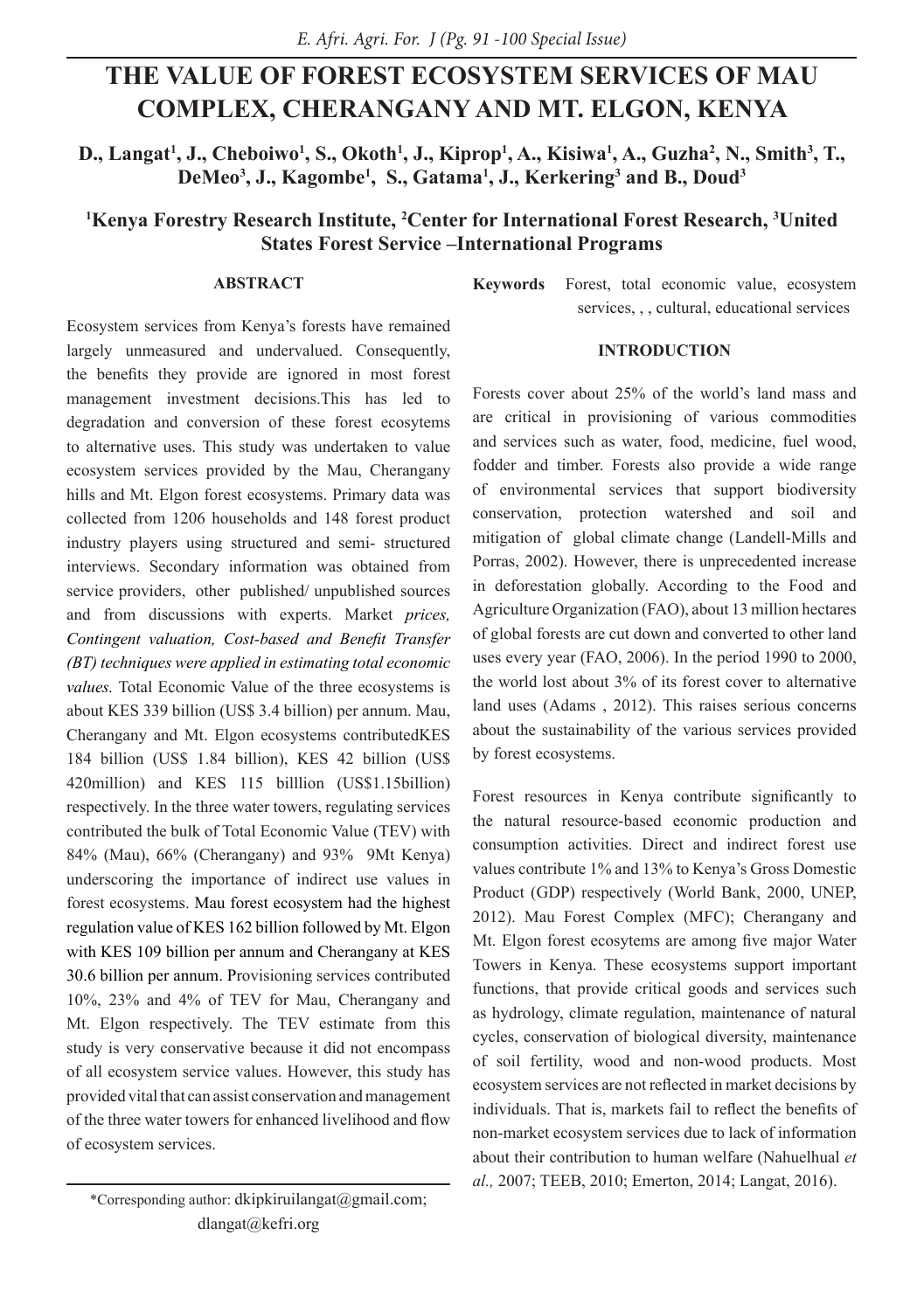Forest use decisions that ignore these non-market benefits result in suboptimal resource allocation leading to detrimental environmental consequences (TEEB, 2010, UNEP, 2012). The threewater towers face significant losses due to human activities and conversion to alternative land uses. For example, in 2001, East Mau lost about 50% of its original size to human settlement (UNEP *et al.,* 2005). Worldwide, quantifying the value of ecosystem services has become a critical tool in development of sustainable management of ecosystem services (MEA, 2005, TEEB, 2010, De Groot *et al*., 2012,). However, in Kenya knowledge on the magnitude and value of forest ecosystems services is still limited and consequently most policy decisions on management and conservation have often disregarded important ecosystem values. This study provides estimates of TEV of ecosystem services that can assist in development of sustainable management of three water towers in Kenya for enhanced ecosystem services at different scales.

### **RESEARCH METHODOLOGY**

#### **Study sites**

#### **General description of the study areas**

The three ecosystems (Figure 1) form upper catchments for major rivers, originating as streams and gradually combining to form the rivers that drain into key water bodies. Most of the lakes fed by the rivers originating from the water towers are transboundary resources, making them important catchments not only for the country but also the region. The three water towers have unique fauna that contribute to tourism and foreign-exchange earnings in the country. However, the water tower ecosystems face immense challenges, including encroachment, conversion to agricultural land and human settlement, overgrazing, forest fires, and illegal harvesting and growing conflicts (KFS, 2015).



**Figure 1**. Location of Mau Complex in Rift valley, Cherangany Hills and Mt Elgon ecosystems in western Kenya: Source: Langat *et al*., 2019)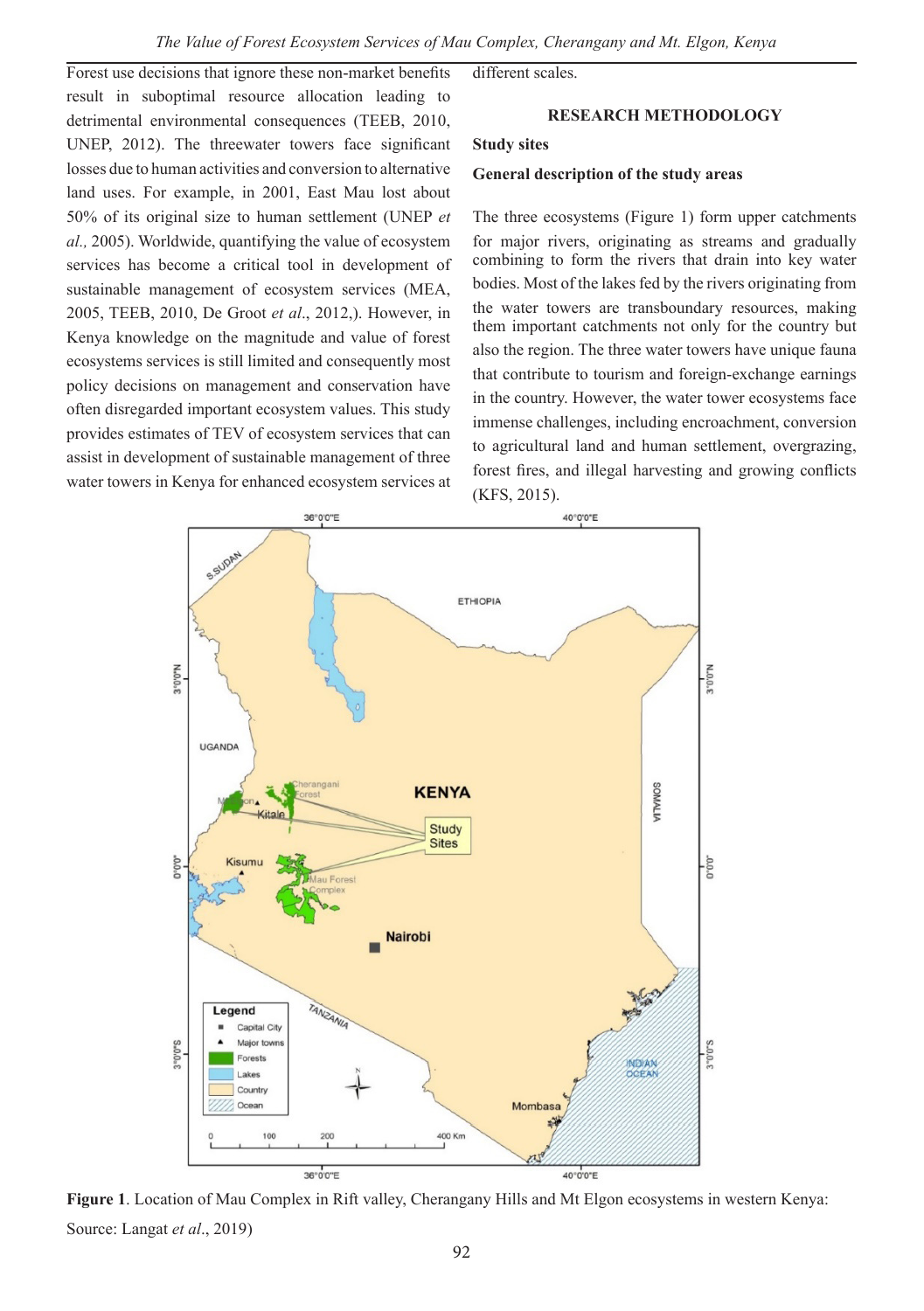## **Mau Forest Complex**

The Mau Forest Complex forms the largest closedcanopy montane forest ecosystem in East Africa, covering approximately 400,000 hectares. It is situated at 0°30' South, 35°20' East within the Rift Valley region. It is the largest water tower and is the source of twelve rivers which drain into Lake Baringo, Lake Nakuru, Lake Natron, Lake Turkana, and the transboundary Lake Victoria (Nabutola, 2010; Kipkoech *et al*., 2011). The rivers Makalia, Nderit, and Njoro support Lake Nakuru ecosystems- one of the largest bird sanctuaries in the world and an important tourism destination (Langat *et al.*, 2016). Additionally, it is the origin of the Mara River, which is a source of water for the wildlife and livestock in the extensive Mara River Basin and ecosystem—a world-famous site for viewing the spectacular wildebeest migration and other tourism attractions, besides a thriving livestock sector. In addition, the Mau complex has an estimated potential hydropower generation of approximately 508 megawatts (GoK, 2009). However, anthropogenic activities have led to drastic and rapid land fragmentation, deforestation, and destruction of wetlands in fertile upstream areas (Olang and Kundu, 2011). For example, in 2001, the Government excised over 67,000 hectares of forest reserve land, mainly in the Mau Complex (UNEP *et al.*, 2008). The forest is a habitat for wildlife and unique flora. The species diversity has sacred and cultural values to indigenous communities such as the Ogiek, who have lived in the forest and practice a huntergatherer lifestyle. The complex supports wood-based industries and trade, and many local communities depend on forest resources for their livelihoods (Nabutola, 2010; Langat *et al.*, 2016).

#### **Cherangany Forest Ecosystem**

The Cherangany forest ecosystem is located within an area defined at 1°16' North 35°26'East. The Cherangany forest ecosystem is comprised of forest reserves totalling 114,416 hectares (KFS, 2015) and has unique attractive recreation sites. The Cherangany ecosystem is the source of two major rivers the Nzoia and the Kerio, which drain into Lake Victoria and Turkana respectively. Other rivers include the Mara, Kapolet, Saiwa, Embobut, Siga, and Weiwei. The ecosystem has diversity of floral and animal species and makes its attractive for research and recreation (KFS, 2015). The Saiwa Swamp National Park, which is part of the ecosystem, is habitat to white colobus monkeys, otters, genets, mongooses, bushbucks, and De Brazza's monkeys, as well as the Sitatunga antelope.

The bongo antelope (ungulate *Tragelaphus eurycerus*) has been recorded in the ecosystem in the past; although its current status is unknown, the unique fauna attracts tourists in the area. Regionally threatened species found in Cherangany include the bearded vulture (*Gypaetus barbatus*) nesting on the high peaks; the crowned eagle (*Stephanoaetus coronatus*); the red-chested owlet (*Glaucidium tephronotum*); and the purple-throated cuckooshrike (*Campephaga quiscalina*) recently recorded in Kapkanyar Forest. Endemic species in the ecosystem include butterflies like the *Capysjuliae*, which attracts scientists across the world (KFS, 2015). Nevertheless, the ecosystem is facing challenges pressing human activities.

## **Mt. Elgon Forest Ecosystem**

The Mt. Elgon ecosystem lies between 0°52' and 01°25N, and between 34°14' and 34°44E. It is an extensive transboundary resource between Kenya and Uganda covering 2,223 square kilometres, of which 1,078 square kilometres fall on the Kenyan side. The ecosystem covers an area of about 772,300 hectares—made up of 221,401 hectares of protected areas and 550,899 hectares of farmlands and settlements—of which 180,000 hectares of the forest are in Kenya (Langat *et al*., 2019). The forest is an important regional resource that directly and indirectly supports local .economies. In addition, the ecosystem provides biological, aesthetic, touristic, cultural, educational, employment, resource, and carbon sink values that are significant and could mitigate poverty and the likely negative effects of climate change.

The forest is rich in bamboo, which communities use for sturdy poles and nutritious bamboo shoots (SGS Qualifor, 2007). The Mt. Elgon ecosystem is habitat to 37 "globally threatened" species (22 mammals, 2 insects, and 13 bird species) and is also home to 9 endemic animals, making the area a priority for species conservation. The alpine chat, long-crested eagle, Cape Robin-chat, and yellowwhiskered greenbul are among the 240 documented bird species(Makenzi, 2016). A total of 67 reptiles and amphibians and 179 species of butterflies have also been documented in the Mt. Elgon region (Larsen, 1991; Davenport, 1996; Makenzi, 2016).

# **Conceptual framework linking ecosystem services and human well-being**

There have been discussions in the ecosystem-services literature regarding the need for a unified conceptual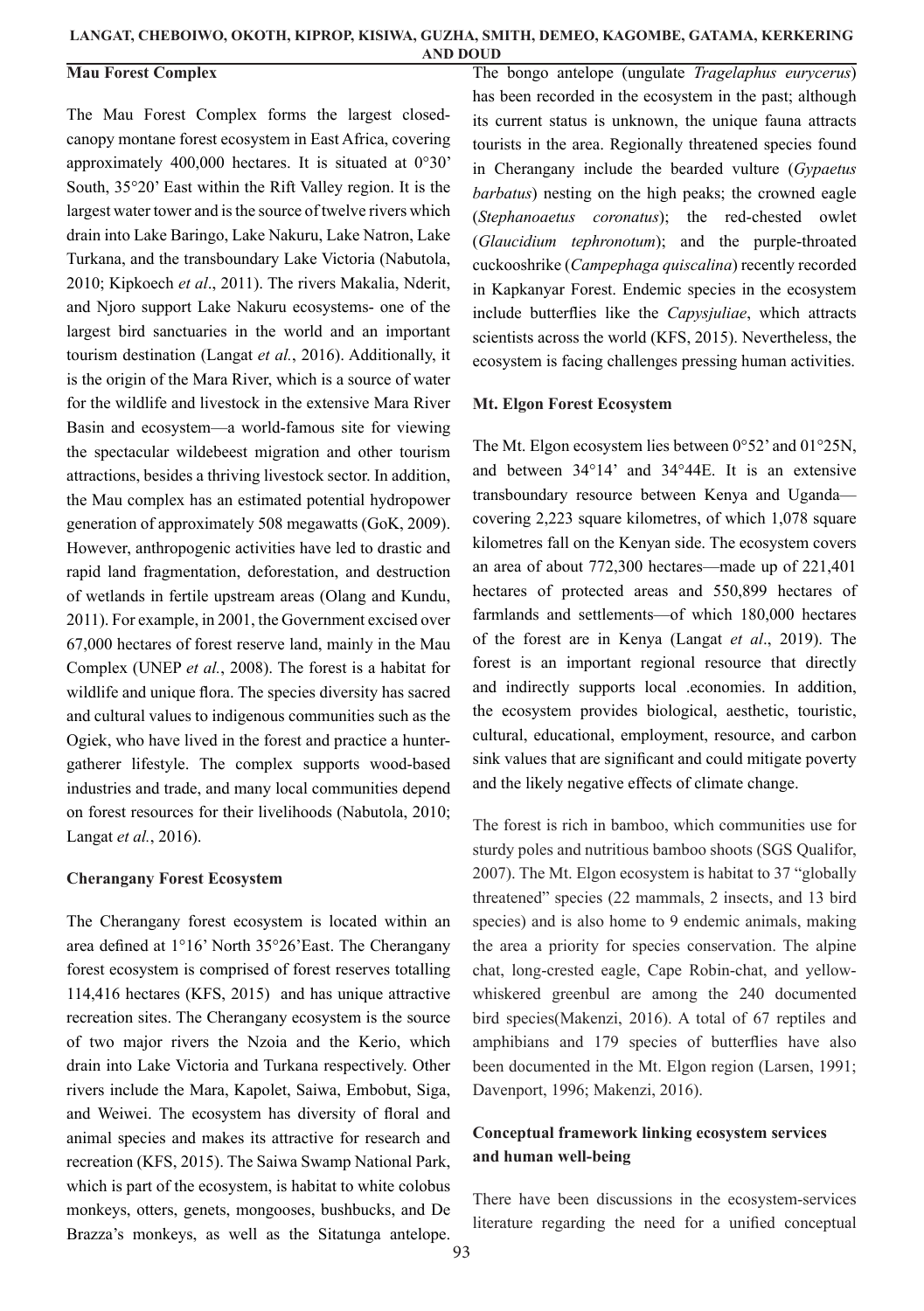framework linking nature's benefits to human welfare. One of the outstanding contributions in this area is the Millennium Ecosystem Assessment (MEA, 2005). The MEA and the total economic value framework (TEV) articulate links between ecosystem services and human well-being and livelihoods. The framework recognizes four main ecosystem values, namely: provisioning services (direct-use values), regulating services, supporting services, and cultural and information services.

Provisioning services include goods or products that are directly used or consumed—food, water, fiber, fodder, medicines, and so on. Regulating services are benefits people obtain as a result of nature's regulation of natural processes—water purification, water storage, climate regulation, erosion control, and so forth. Supporting services are the foundational building blocks of natural systems, including soil formation, nutrient cycling, and pollination. Cultural services refer to non- material or intangible benefits related to spirituality, heritage, aesthetics, recreation, and educational experiences.

Ecosystem services are often described as "direct" or "indirect" depending on the process by which people benefit from ecological processes and functions. Directuse values include goods consumed, including most provisioning services such as timber, food, and water. Indirect-use values encompass many regulating and supporting services that result in the production of a tangible benefit, such as flood protection or pollination of crops. Non-use values reflect the importance attributed to an aspect of the environment irrespective of its direct use, such as the value placed on knowing that certain landscape features or species exist, even if we do not directly interact with them. The sum total of use and nonuse values associated with a landscape is defined as Total Economic Value (Figure 2).

## **Primary data collection**

Primary data was collected from forest-adjacent households of Southwest Mau, Cherangany, and Mt. Elgon.A cross-sectional survey design was used to collect forest use data from sampled households in each ecosystem using structured and semi-structured interview approach and Participatory Rural Appraisal (PRA) techniques from December 2016 to March 2017 (Chambers, 1994). The study population consisted of all households within the 5km distance from the forest boundary. The forest adjacent households in all the three water towers were delineation

and mapped using Geographical Information System (GIS) techniques. The total forest adjacent population was estimated using the Kenya National Bureau of Statistics 2009, census data and extrapolated to year 2016. Selection of target villages was made in consultation with the local administration using multistage samapling procedure At the first stage, simple random sampling was used to select from sublocations adjacent to the forest. Secondly, villages were randomly selected frm each of the selected sublocations. Respondent households were selected from household list using simple random and systematic procedures. Villages from 17 sub-locations and 1,206 households were sampled (Table I).

## **Valuation techniques, data needs and sources**

The valuation techniques, data need and sources were identified before the study and this informed the type of data to be collected and their sources. These were identified through rigorous review of Ecosystem Services literature, expert consultation and discussions with experts (annex 1) (Emerton, 2014).

## **Household forest use surveys**

Structured closed questions and semi-structured questions were used to obtain quantitative data on forest use. Data on the following parameters weres collected: frequency of forest use, quantities collected per visit, time spent, number of household members involved, costs of forest activities, costs and benefits of conservation. Socioeconomic and demographic data were also obtained from household surveys. The Contingent Valuation Method (CVM) was used to determine Willingness to Pay (WTP) for the maintenance of the forest for medicinal, cultural, and bequest values. CVM surveys were conducted according to the guidelines suggested in Mitchell and Carson (1989), Whittington (2002); Hanley *et al*. (2007), Ojeda *et al*. (2007), Ezebilo and Mattsson (2010), and Riera and Signorello (2013). This involved i) setting up a hypothetical market for medicinal herbs, cultural and bequest values, (ii) describing hypothetical scenarios on conservation measures and a description of a payment vehicle (levy); (iii) obtaining bids by asking respondents to state the maximum amount they would be willing to pay to achieve the conservation objectives; (iv) estimating mean WTP; and aggregating data to total population of the forest adjacent households.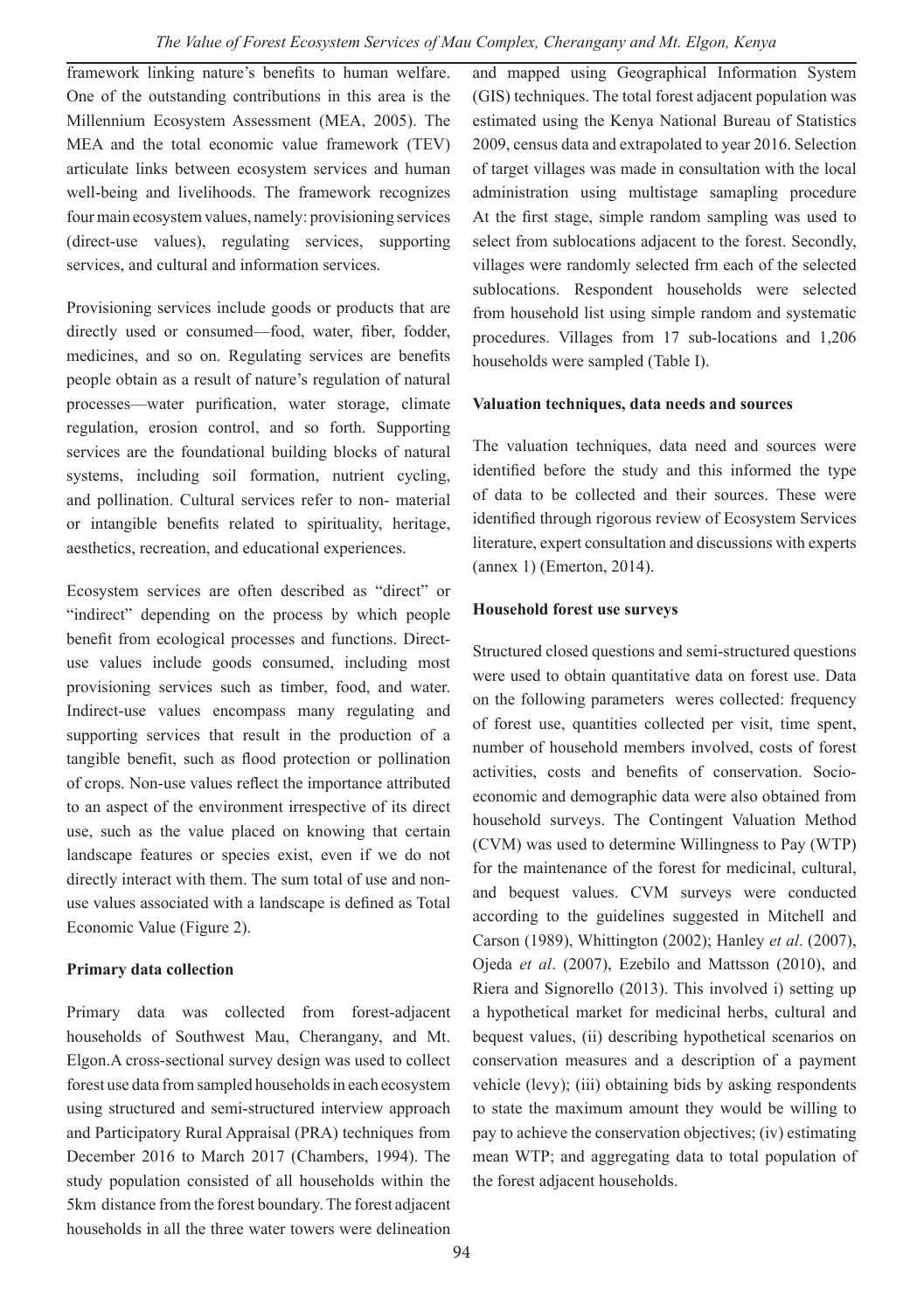| <b>ECOSISIEMS</b>   |                                                           |                             |                         |                                     |  |  |  |
|---------------------|-----------------------------------------------------------|-----------------------------|-------------------------|-------------------------------------|--|--|--|
| Forest<br>Ecosystem | <b>Forest Block</b>                                       | <b>Sampled Sub-Location</b> | <b>Total Households</b> | <b>Sampled</b><br><b>Households</b> |  |  |  |
| Mau complex         | Southwest Mau                                             | Embomos                     | 918                     | 60                                  |  |  |  |
|                     |                                                           | Siomo                       | 462                     | 52                                  |  |  |  |
|                     |                                                           | Besiobei                    | 696                     | 56                                  |  |  |  |
|                     |                                                           | Chematich                   | 1,150                   | 65                                  |  |  |  |
|                     |                                                           | Chemare                     | 2,789                   | 224                                 |  |  |  |
|                     | <b>Subtotal</b>                                           |                             | 6,015                   | 457                                 |  |  |  |
| Cherangany          | Kipkunur                                                  | Kipsaiya                    | 532                     | 35                                  |  |  |  |
|                     |                                                           | Kapsumai                    | 1,108                   | 53                                  |  |  |  |
|                     |                                                           | Kapsowar                    | 1,508                   | 83                                  |  |  |  |
|                     |                                                           | Kamasia                     | 370                     | 28                                  |  |  |  |
|                     | Chemurkoi                                                 | Kibigos                     | 904                     | 63                                  |  |  |  |
|                     | Toropket                                                  | Kokwongoi                   | 274                     | 18                                  |  |  |  |
|                     | Kaisungur                                                 | Kimnai                      | 639                     | 44                                  |  |  |  |
|                     | <b>Subtotal</b>                                           |                             | 5,335                   | 324                                 |  |  |  |
| Mt. Elgon           | Saboti/Kaboywo                                            | Kaptaleli                   | 713                     | 49                                  |  |  |  |
|                     |                                                           | Kongit                      | 1,071                   | 65                                  |  |  |  |
|                     |                                                           | Kaboywo                     | 823                     | 59                                  |  |  |  |
|                     | Trans Nzoia                                               | Kiboroa                     | 1,947                   | 120                                 |  |  |  |
|                     |                                                           | Teldet                      | 2,136                   | 132                                 |  |  |  |
|                     | <b>Subtotal</b>                                           |                             | 6,690                   | 425                                 |  |  |  |
|                     | <b>Total</b>                                              |                             | 18,040                  | 1,206                               |  |  |  |
|                     | Sources: KNBS, 2009, and households' own estimation, 2016 |                             |                         |                                     |  |  |  |

## TABLE I -SAMPLED HOUSEHOLDS STUDY SITES OF MAU , CHERANGANY AND MT ELGON **ECOSYSTEMS**

## **Wood industry and forest trade survey**

Wood industry and forest trade survey was aimed at obtaining economic data on wood processing and trade within the major towns and townships adjacent to Mau, Cherangany, and Mt. Elgon ecosystems. To capture exhaustively the various players in the forest industry, a list of all the major timber-based enterprises in the three ecosystems was obtained from Kenya Forest Service (KFS), focusing on primary licensed wood processors (sawmills, plywood mills), integrated sawmills (large, medium, and small) and wood treatment plants. A twenty percent sampling intensity was applied for sawmills in Mau and Cherangany and 50% for Mt. Elgon. Sawmills in Mt. Elgon were small-scale and therefore sampling intensity was increased to compensate for the absence of the other large mill category. The sampling for the small-scale traders was challenging because most of the enterprises were informal and getting an accurate number was difficult and so a snowball sampling strategy with 5 to 10% sampling intensity was adopted due to time and logistical constraints. One hundred and forty-eight (148) forest enterprises were sampled: Mau (69), Cherangany (38) and Mt. Elgon (41) (Table II). The data obtained from wood processing players were: the volume of saw logs (m<sup>3</sup>); the proportion of raw materials sourced from the respective forest ecosystem (Mau, Cherangany, and Mt. Elgon); the number of people employed in logging, processing, and sales; and the prices of various wood products. The survey also covered secondary players such as timber, charcoal, firewood, and constructionpole enterprises. The following data were collected from traders: the nature and volume of products (saw  $\log s$  [m<sup>3</sup>], poles [units/year], charcoal [kilograms/year], firewood [kilograms/year] and the number of people employed in processing and business.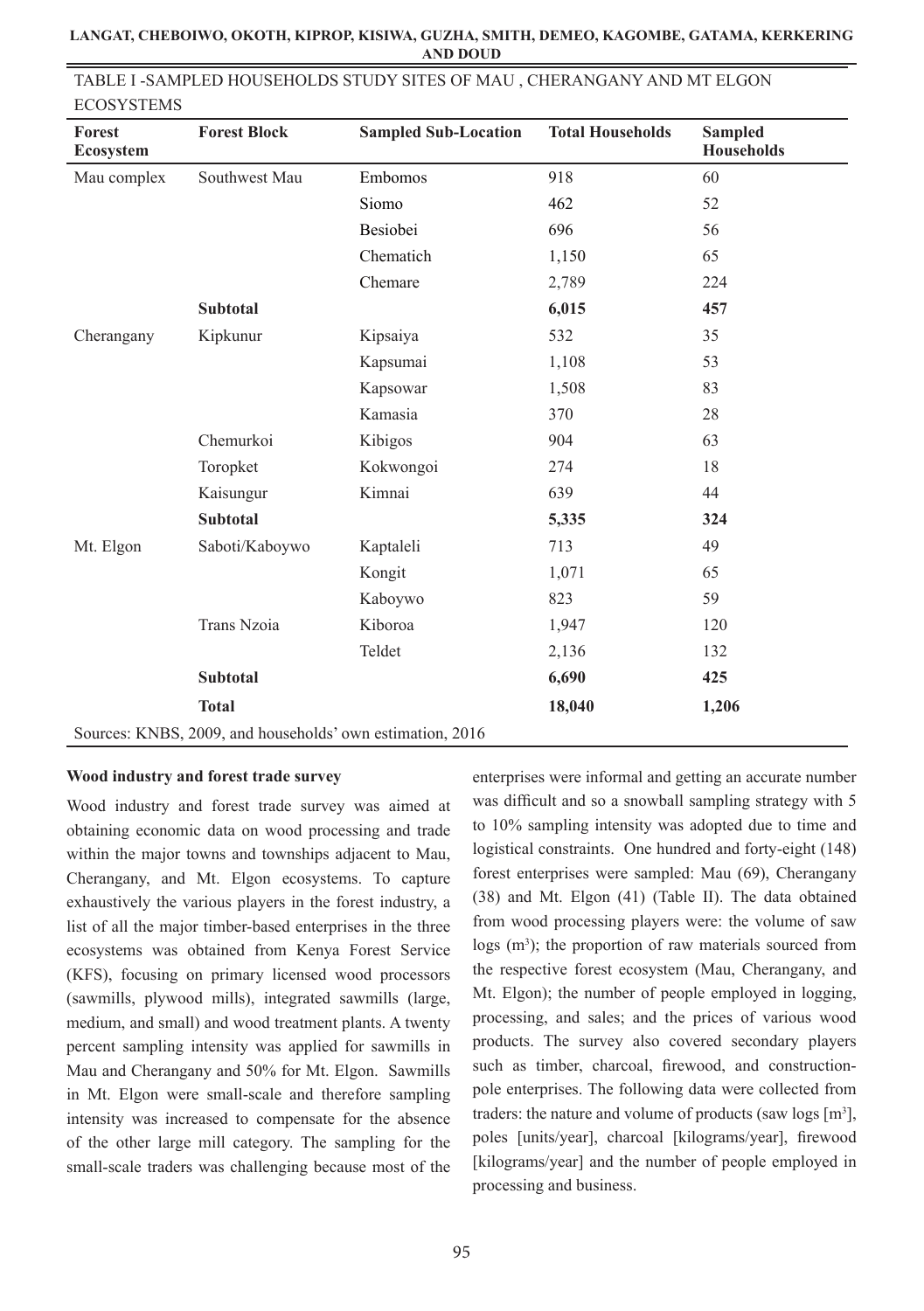*The Value of Forest Ecosystem Services of Mau Complex, Cherangany and Mt. Elgon, Kenya*

| <b>ELGON ECOSYSTEMS</b>                        |          |                  |                                                     |                          |            |           |    |
|------------------------------------------------|----------|------------------|-----------------------------------------------------|--------------------------|------------|-----------|----|
| <b>Category of Forest</b><br><b>Enterprise</b> |          | <b>Ecosystem</b> | Number of Enterprises Within the Number Sampled (n) |                          |            |           |    |
| Mau                                            |          | Cherangany       | Mt. Elgon                                           | Mau                      | Cherangany | Mt. Elgon |    |
| Sawmills                                       | Large    | 17               | 2                                                   |                          | 7          |           |    |
|                                                | Medium   | 62               | 6                                                   | $\overline{\phantom{a}}$ | 13         | 5         |    |
|                                                | Small    | 73               | 43                                                  | 12                       | 13         | 4         | 6  |
| Timber treatment plants                        |          | 4                | 7                                                   | 1                        | 4          | 3         |    |
| Small-scale                                    | Charcoal | 200              | 150                                                 | 150                      | 7          | 7         | 7  |
| enterprise                                     | Firewood | 120              | 100                                                 | 100                      | 8          | 4         | 8  |
|                                                | Poles    | 100              | 100                                                 | 100                      | 9          | 6         | 9  |
|                                                | Timber   | 300              | 200                                                 | 200                      | 8          | 8         | 10 |
| Subtotal                                       |          |                  |                                                     |                          | 69         | 38        | 41 |
| 148<br><b>Total</b>                            |          |                  |                                                     |                          |            |           |    |

TABLE II -SAMPLE SIZE FOR DIFFERENT FOREST ENTERPRISES IN MAU , CHERANGANY AND MT

# **Participatory valuation techniques and expert**

Sources: KFS records and own calculation, 2017

**discussion forums**

Focus Group Discussions were conducted to establish the ecosystem services (ES) enjoyed by the forest-adjacent households and other stakeholders. The data collected was intended to complement household surveys, forestproducts market surveys, and secondary datasets in order to estimate the total economic values (TEV) of the three ecosystems. The participants in the Focus Group Discussions included local administrators, Kenya Forest Service (KFS) officers, Community Forest Association (CFA) officials, Water Resource Users Association (WRUA) officials, religious leaders, village elders and key community leaders of all ages, and county government officers. The discussions were guided through a prepared check list and focused on the history of the ecosystem, products and services, and seasonal fluctuations and their relative importance to different stakeholders. To understand the importance of the products and services enjoyed by local communities from the forest ecosystems, the weighted ranking method (Pebble Distribution Method) was adapted (Lynam *et al*., 2006).

## **Secondary data collection**

Secondary data on the importance of Mau, Cherangany, and Mt. Elgon forest ecosystems to the local communities and their livelihoods were collected from reports, bulletins, and documents from county government departments of agriculture, water, and energy; research

organizations; journal articles; and online resources. Agricultural statistics on crop productivity, production costs, and market prices of crops and livestock were obtained from Department of Agriculture sub-county offices. The livestock data from forest-adjacent areas were obtained from the Kenya National Bureau of Statistics (KNBS) 2009 livestock census and extrapolated to 2016 using the 1990 to 2000 annualized livestock population growth rate in Kenya of 3.5 percent (FAO, 2005). The livestock population was converted to tropical livestock units (TLU) using livestock conversion factors (Jahnke, 1982). Livestock dry fodder and water requirements per tropical livestock unit per year were obtained from the literature (Ganesan, 1993). Hydrological data; water yields from rivers; uses related to subsistence, commercial, industrial, irrigation and volumes extracted per year; and borehole characteristics (water yields, costs of drilling and commissioning, and allowable abstractions per year) were obtained from the Water Resources Management Authority (WRMA), Water Service Boards (WSB), and Water Service Providers (WSP). Sediment yield data from various rivers originating from the three water Towers were obtained from published reports and scientific papers (Okelo, 2008, Okungu and Opango, 2005. Forest production data on the size of land under productive forests, harvestable volumes, value of sales per year, revenues from non-extractive uses, licenses and permits, land under Plantation Establishment for Livelihood Improvement Scheme (PELIS), crops grown and estimated production per unit area, and costs of operations were obtained from Kenya Forest Service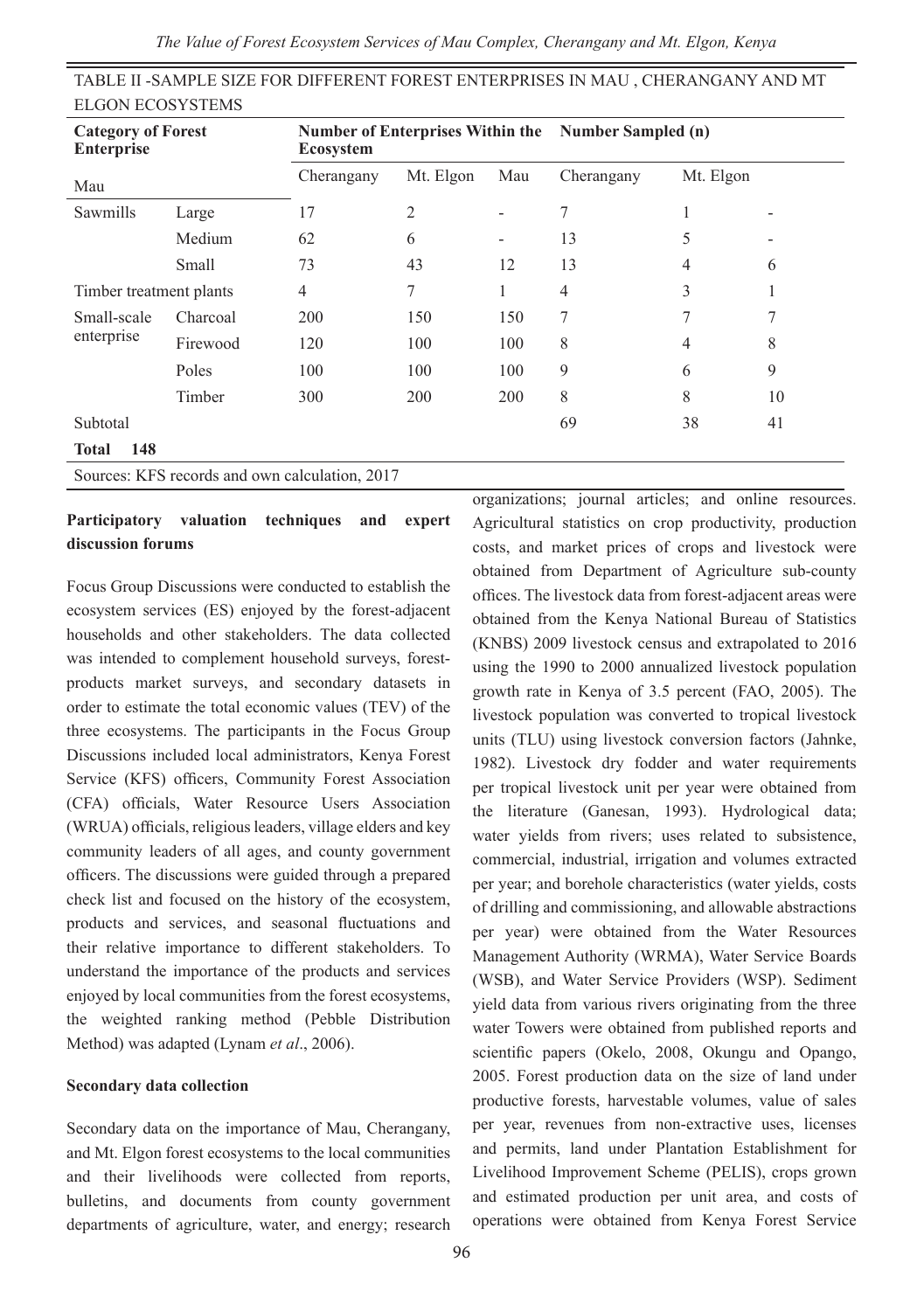(at the conservancy and county level (KFS unpublished data,. Tourism data were obtained from Kenya Wild Life Service (KWS , un published data).

## **Data analysis**)

#### **Computation model of total economic value of forests**

Comprehensive value to forests include direct-use value (DUV), Indirect use Value (IUV), existence value (EV) and option value (OV). The TEV of forests can be calculated from a combination of all these values by the use of the model given in the form:

*T\_ev=Duv+Iuv+E<sup>v</sup> +Ov.*..........................1

 $T_{ev}$  = f ( $D_{uv}$ ,  $I_{uv}$ ,  $E_v$ ,  $O_v$ ) where, TEV -Total Economic Value;  $D_{uv}$  - Direct-Use Value;  $I_{uv}$  Indirect-Use Value;  $E_{v}$ -Existence Value and O<sub>v</sub> Option Value

There are quite a number of methods that has been developed by economists to capture the total economic value of forests. Combinations of these methods have been used for this study. There is no one approach that can capture all the forest values. The Table III below shows applicable formulae for estimating ES values.

## **RESULTS AND DISCUSSIONS**

The study identified a diversity of ecosystem services from the three water towers (Table IV; Figure 3). These were: provisioning services, such as fuel wood; construction materials (timber, poles, thatch); fodder; food (fruits, game meat); planted food crops); utility forest soils (murram for constructing roads and buildings, decorative soils); water (domestic, industrial, irrigation use); and hydropower generation. These ES contribute directly to the livelihoods of the local community members through consumption and as inputs to various livelihood activities. In addition, the ES contribute to economic sectors by supplying raw materials and inputs in production processes. The three water towers also support key agricultural sectors by providing irrigation water and soil nutrients. In addition, the water towers provide regulating services such as climate regulation, oxygen generation, water-flow regulation, and water-quality regulation and supporting services, such as soil conservation, nutrient conservation, and pollination. These ES are important to all stakeholders at different levels -local, regional, national, and global. The flow of these ES is important for various economic activities like agriculture, flood control, and provision of quality water for human well-being at different scales. These ES have indirect influences in productive sectors of the economy. For example, about 75% of the local population depends upon agriculture for their livelihoods (KARI, 2012). Furthermore, the water towers provide cultural and education services, such as spiritual, aesthetic, and bequest values. Though these ES are difficult to measure, they remain a very important component to satisfying human values.

The most important direct-use value for the local communities in Mau, Cherangany, and Mt. Elgon is animal fodder, with present values of KES 3.0, 2.2, and 1.0 billion respectively (Table IV). The animal browse and fodder constitutes about one-third of the total monetary value of products which is 30.9% total direct use value obtained by the communities from the water r towers. The weighted contribution of fodder to total household consumptive value is considerably high in all the three water towers, contributing 25%, 40 % and 32% respectively for Mau, Cherangany and Mt. Elgon (Table V; Figure 3). This data underscores the important role the forests play in supporting the livestock industry. The aggregate monetary value of fodder resources (browse and grazing) was KES 7billion. This study confirms that forest grazing contributes significantly to the local economies especially during dry seasons. Similar results were reported by Emerton (2001) and Langat *et al* (2016). Poles for construction and for cash income are very important to households, contributing about 20% to the aggregate monetary value. Water for human and livestock use accounted to 17.8% of direct use value by the local communities.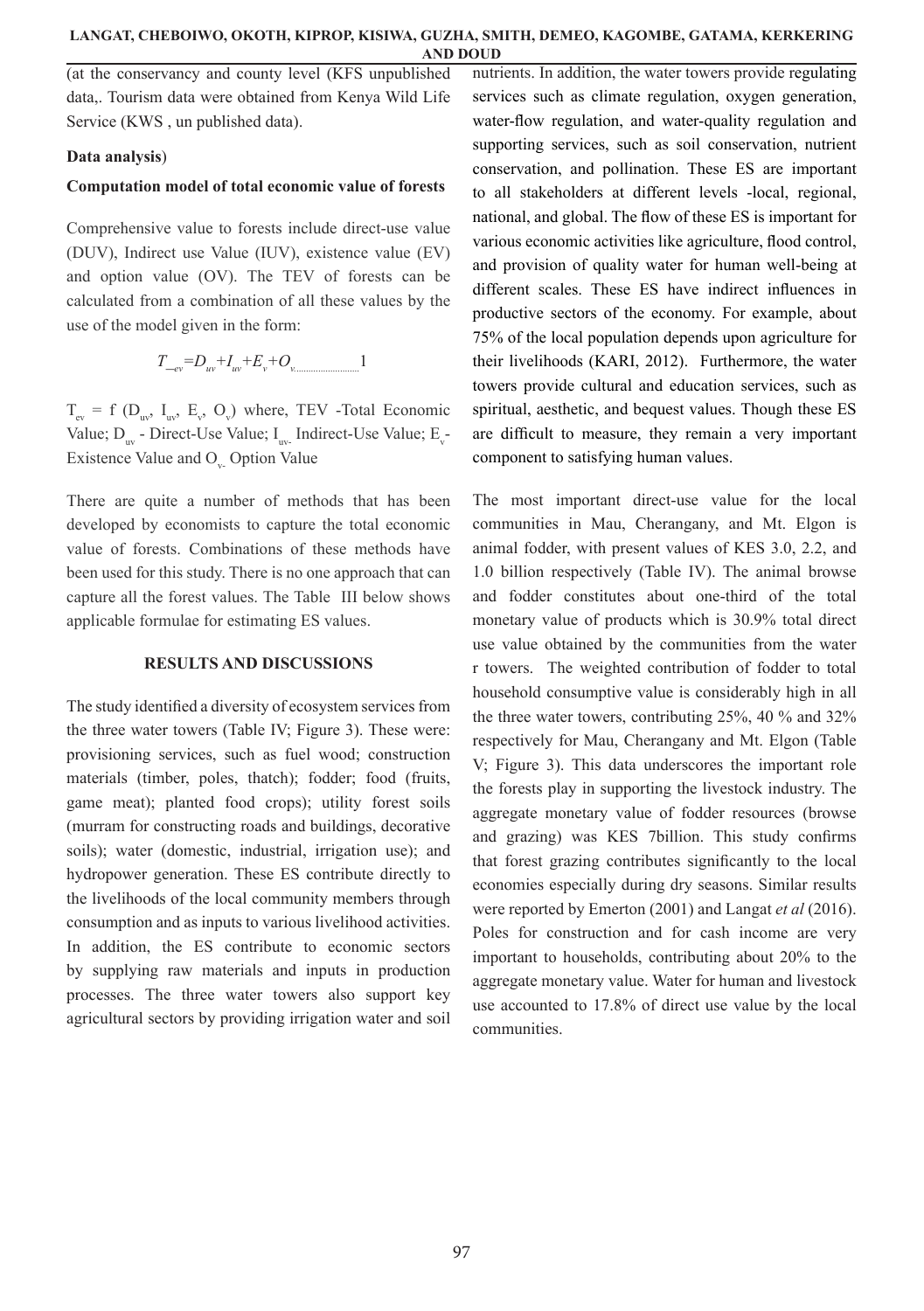| TABLE III- COMPUTATION MODELS FOR                                                                 | <b>ES VALUES</b>                                                           |                                                                                                                                                                                                                                                                                                                                                                                                                                          |                                                                                                                                                     |
|---------------------------------------------------------------------------------------------------|----------------------------------------------------------------------------|------------------------------------------------------------------------------------------------------------------------------------------------------------------------------------------------------------------------------------------------------------------------------------------------------------------------------------------------------------------------------------------------------------------------------------------|-----------------------------------------------------------------------------------------------------------------------------------------------------|
| <b>Ecosystem Service(s)</b>                                                                       | <b>Equation model</b>                                                      | Explanations                                                                                                                                                                                                                                                                                                                                                                                                                             | References                                                                                                                                          |
| Direct use Values                                                                                 |                                                                            |                                                                                                                                                                                                                                                                                                                                                                                                                                          |                                                                                                                                                     |
| honey, timber, thatching grass,<br>constructions poles, forest<br>Firewood, fencing/<br>game meat | $T_{_n} = (Q_i^* P_{_i})$ -C))* $( \partial^* N_{_i}$                      | of externalities), C is the transaction cost (costs of<br>the forest gate price of the product (in the absence<br>from the local forest, and N <sub>i</sub> is the total number of<br>(percentage) of local households deriving benefit<br>collection, transport, and sale), is the proportion<br>Where, $Q_i$ is the quantity of good extracted; $P_i$ is<br>forest adjacent (2016)                                                     | Cheboiwo, 2010; Langat et al.,<br>and Luckert, 2002; Langat and<br>Godoy et al., 1993; Campbell<br>2016.                                            |
| Herbal Medicine                                                                                   | $V_{\underline{m}=\sum j\wedge n}^{N}$ (W $i*N_i$ )                        | Vm- is the value of medicinal use; $W_i$ - WTP, N <sub>i</sub> -<br>number of households in each ecosystems                                                                                                                                                                                                                                                                                                                              | Ezebilo and Mattsson (2010)                                                                                                                         |
| Fodder (Grazing/browse)                                                                           | $\mathbf{P}_k$<br>TLU48*fm*a<br>$E_{f} =$                                  | livestock diet; $f_n$ is the minimum fodder requirement<br>for one tropical livestock unit; and $\alpha$ is the rate of<br>indicates the tropical livestock units sourcing fodder<br>technical substitution (RTS) of forest fodder to hay;<br>is the weight of air dry hay (25kg), market price of<br>from forest; $\beta$ is the proportion of forest fodder in<br>Where E <sub>r</sub> is the total value of forest fodder, TLU<br>hay | 2001; Emerton, 2014; Langat et al.,<br>Hufschmidt et al., 1983; Emerton,<br>2001; Gunatilake, 1998; Mogaka,<br>Ganesan, 1993, Jahnke, 1982,<br>2016 |
| Water provision (human and<br>livestock)                                                          | ប៉ុ<br>$\lceil (T_1 * \delta_i) + (Q_1 * N_i) \rceil$<br>$\mathbb{E}_{dw}$ | Household consumption of water /yr, $\lambda$ - average<br>Average consumption of water /TLU/yr, $Q_i$ -<br>borehole yield/year, C <sub>1</sub> - is the cost of drilling<br>$E_{\text{aw}}$ - Value of domestic water, $T_1$ - total TLUs;<br>$\delta$ . Average consumption of water /TLU/vr. O<br>borehole and commissioning                                                                                                          | Sjaastad et al., 2003, Bush, 2009,<br>Padden undated                                                                                                |
| Industrial and commercial<br>water                                                                | $(Q_i * P_i)$<br>$V_{te} = \sum_{i=1}^n$                                   | water abstraction, $Q_i$ is the quantity of water and $P_i$ is<br>Where $V_{\alpha}$ is the value of industrial and commercial<br>the current average unit price of water.                                                                                                                                                                                                                                                               | Langat et al., 2018                                                                                                                                 |
| Hydropower generation                                                                             | $v_{\rm e} = P$                                                            | $V_{\rm g}$ --is the value of hydroelectric power generated; $P_{\rm e}$ is the on --grid power tariff; $Q_{\rm e}$ is the annual average<br>quantity of hydroelectric power generated                                                                                                                                                                                                                                                   | Wang et al., 2010                                                                                                                                   |
| Value added from wood<br>industry and trade                                                       | $-(M_c + S_c + FV_c) * N_1$<br>$V_a = \Sigma_0^n(G_\nu$                    | supplies, and FV <sub>e</sub> stands for fixed and variable costs,<br>indicates gross value, $M_a$ signifies material costs, $S_a$ represents the change in stock costs of materials and<br>Where $V_a$ represents the total value added, $G_v$                                                                                                                                                                                          | Langat et al., 2018                                                                                                                                 |

alues and flow the flow of the state of the state of the state of the state of the state of the state of the state of the state of the state of the state of the state of the state of the state of the state of the state of Soil nutrition Indirect use values **Indirect use values** Indirect use value

soil nutrition in the control of the control of the control of the control of the control of the control of the control of the control of the control of the control of the control of the control of the control of the contr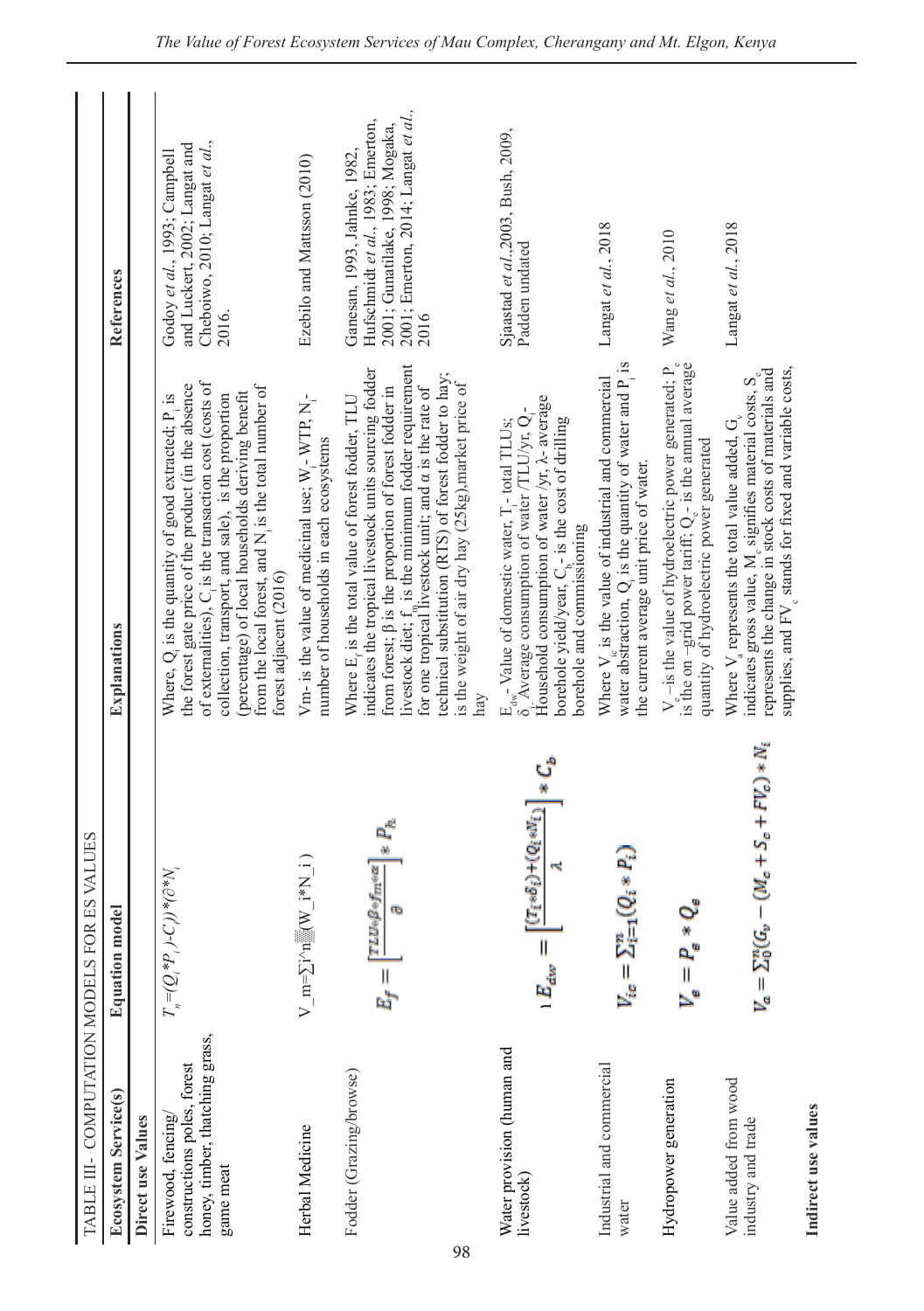|                                      | TABLE III - COMPUTATION MODELS FOR ES VALUES                              |                                                                                                                                                                                                                                                                                                                                                                                                                                                                                                                                                                                                                                                                                                                                                                                                                                                                                                                                                                                                  |                                                                                                      |
|--------------------------------------|---------------------------------------------------------------------------|--------------------------------------------------------------------------------------------------------------------------------------------------------------------------------------------------------------------------------------------------------------------------------------------------------------------------------------------------------------------------------------------------------------------------------------------------------------------------------------------------------------------------------------------------------------------------------------------------------------------------------------------------------------------------------------------------------------------------------------------------------------------------------------------------------------------------------------------------------------------------------------------------------------------------------------------------------------------------------------------------|------------------------------------------------------------------------------------------------------|
| <b>Ecosystem Service(s)</b>          | ಕ<br>Equation mode                                                        | Explanations                                                                                                                                                                                                                                                                                                                                                                                                                                                                                                                                                                                                                                                                                                                                                                                                                                                                                                                                                                                     | References                                                                                           |
| Soil nutrient conservation           | $*\Sigma_{i=1}^n P_{1i}*P_{2i}*P_{3i}$<br>$V_f = d * S$                   | land ( $t$ /ha); S, is the area of forest-vegetation types in<br>hectares; P1i is the content of N,P,K in forest soils<br>conservation of forest land; d-is the reduced erosion<br>of forestland compared to agricultural or non-forest<br>$(96)$ , P2i is the proportion of pure N,P, K converted<br>Where $V_{\alpha}$ is the economic value of soil-nutrient<br>to chemical fertilize, P3i is the local price of<br>chemical fertilizer (KES/ton)                                                                                                                                                                                                                                                                                                                                                                                                                                                                                                                                             | Guangcan, 2002, Xi, 2009, Okelo,<br>2008, Okungu and Opango, 2005<br>Xue and Tisdalle, 2001, Xia and |
| Soil protection (erosion<br>control) | $V_{\mathbf{k}}=K*G\sum_{n=1}^{\infty}S_{i}*({\bm{a}}_{i}-{\bm{a}}_{n}).$ | removal; S, is the area of forest-vegetation types in<br>hectares; G is the ratio of sediment entering rivers<br>or reservoirs to total soil lost; d is the erosivity of<br>all forest vegetation types (tons/ha); and d, is the<br>erosivity of non-forest land, or agricultural land<br>Where $V_k$ is the economic value of soil-erosion<br>regulation; K is the cost of 1 ton of sediment<br>(tons/ha)                                                                                                                                                                                                                                                                                                                                                                                                                                                                                                                                                                                       |                                                                                                      |
| Water-flow regulation<br>99          | $K)*(R_0-R_q)*C_{\text{3d}}$<br>$V_f = 5 * U_0 *$                         | only); J represents the annual precipitation runoff of<br>under precipitation-runoff conditions on agricultural<br>the study area; J <sub>o</sub> represents the annual precipitation<br>area under forest in hectares (indigenous vegetation<br>coefficient of reduced runoff of forest to non-forest<br>precipitation-runoff yield to the total precipitation<br>and $C_{\text{st}}$ represents the investment cost of reservoir<br>agricultural land (bare land; m <sup>3</sup> ); S represents the<br>under precipitation-runoff conditions in forests;<br>land; R <sub>g</sub> represents the precipitation-runoff rate<br>area; R <sub>o</sub> represents the precipitation-runoff rate<br>regulation; Q represents the increase in water<br>preserved in forest ecosystems, compared to<br>Where V <sub>r</sub> represents the value of water-flow<br>of the study area; R represents the beneficial<br>of the study area; K represents the ratio of<br>construction per m <sup>3</sup> . |                                                                                                      |
| Water-quality regulation             | $V_p = Q_i * P_i$                                                         | Where $V_p$ is the value of water purification by the forest; $Q_i$ is the amount of water sourced by adjacent<br>households from the water tower for domestic<br>consumption; and P <sub>1</sub> is the unit cost of water<br>treatment.                                                                                                                                                                                                                                                                                                                                                                                                                                                                                                                                                                                                                                                                                                                                                        | WHO, 2008                                                                                            |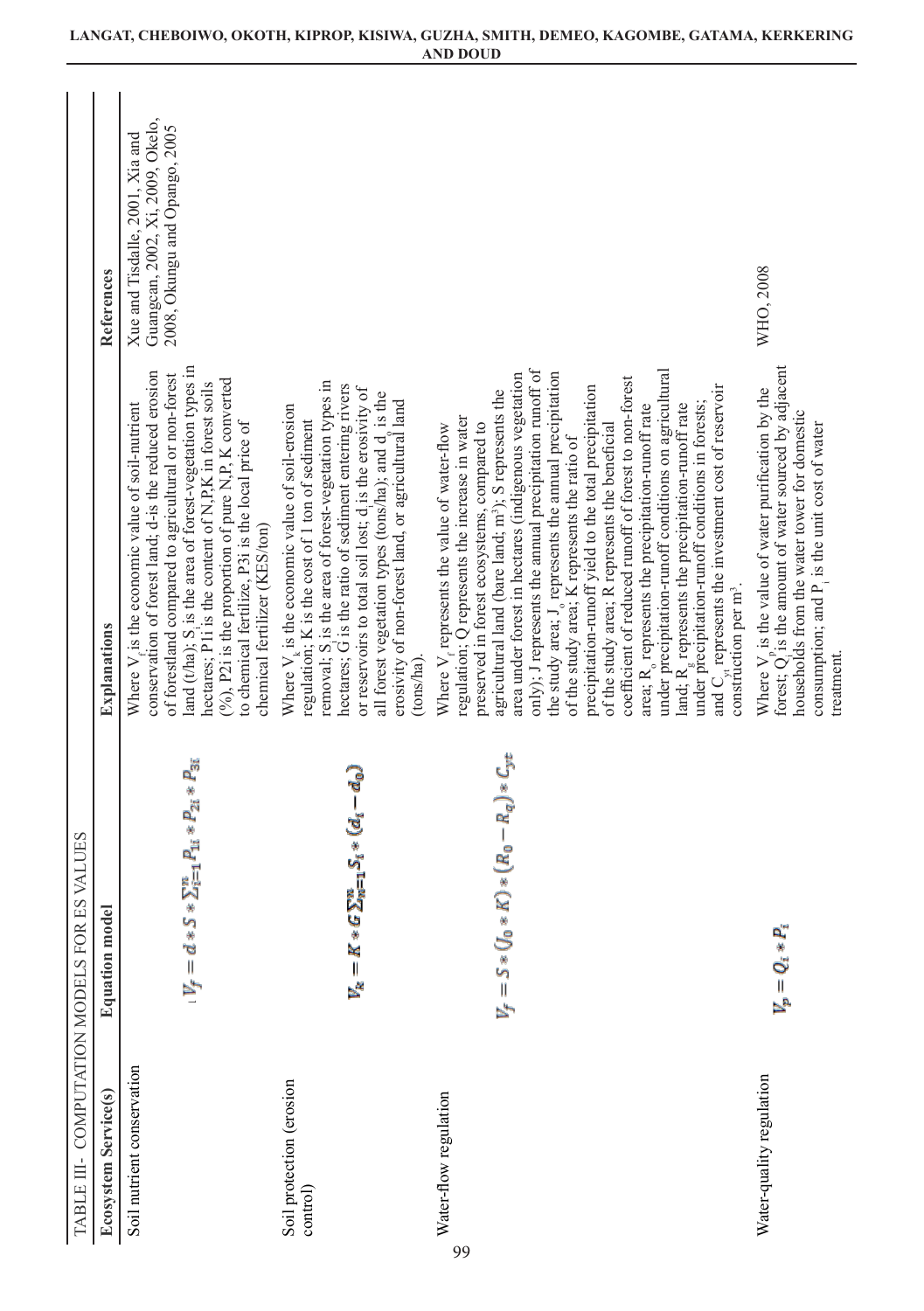| TABLE III- COMPUTATION MODELS FOR ES VALUES |                                                                       |                                                                                                                                                                                                                                                                                                                                                                                                                                                       |                                                                                                                                                                                                           |
|---------------------------------------------|-----------------------------------------------------------------------|-------------------------------------------------------------------------------------------------------------------------------------------------------------------------------------------------------------------------------------------------------------------------------------------------------------------------------------------------------------------------------------------------------------------------------------------------------|-----------------------------------------------------------------------------------------------------------------------------------------------------------------------------------------------------------|
| Ecosystem Service(s)                        | <b>Equation model</b>                                                 | Explanations                                                                                                                                                                                                                                                                                                                                                                                                                                          | References                                                                                                                                                                                                |
| Carbon sequestration                        | ή<br>$V_x = Q_1 * P_x *$                                              | international carbon sequestration price; $\hat{S}$ is the area<br>value; $Q_i$ is carbon sequestration $(CO_i)$ ; $P_i$ is the<br>Where $Va$ is the release or absorption service<br>of each forest type (in hectares).                                                                                                                                                                                                                              | (2013), Environmental and Energy<br>(2015), IPCC, 2003; Olschewski et<br>(2011), World Bank (2014), CDP<br>al., 2010, Xi (2009) Patton et al.<br>Kinyanjui et al. (2014) Otuoma<br>Study Institute (2012) |
| Oxygen generation                           | $V_o = Q_i * P_o * S_i$                                               | Where V is the release or absorption service value;<br>$Q_i$ is $O_2$ generated $P_i$ is the local price of industrial $Oxyz$ is in Kenya; $S_i$ is the area of each forest type<br>(in hectares)                                                                                                                                                                                                                                                     | Xi (2009), Langat et al., 2018                                                                                                                                                                            |
| Microclimate influence<br>agriculture       | $V_t = \sum_{1}^{n} (\varphi_1 * \gamma_1 * (P_t) - (C_t) * A_t)$     | contribution ratio; -crop yield; P <sub>r</sub> - farm gate price of<br>$V_i$ - Value attributed microclimate influence $\varphi$ -factor<br>crop, C <sub>1</sub> - unit cost of production; A <sub>1</sub> -area under crop                                                                                                                                                                                                                          | Kipkoech et al., 2011                                                                                                                                                                                     |
| Pollination                                 | $V_p = \sum_{1}^{n} (p_i * \gamma_i * (P_i) - (C_i) * A_i)$           | φ-pollination dependence ratio; -crop yield; P <sub>i</sub> - farm<br>gate price of crop, C <sub>1</sub> - unit cost of production; A <sub>1</sub> -<br>$Vn$ - Value attributed microclimate influence<br>area under crop                                                                                                                                                                                                                             | Kasina et al., 2007                                                                                                                                                                                       |
| Non-use values                              |                                                                       |                                                                                                                                                                                                                                                                                                                                                                                                                                                       |                                                                                                                                                                                                           |
| Cultural and spiritual                      | $V_c = \Sigma_1^u (W_c * N_c)$                                        | $V_{\sigma}$ - is the value of cultural use; W <sub>i</sub> -WTP, N <sub>i</sub> - number<br>of households in each ecosystems using forest                                                                                                                                                                                                                                                                                                            | Ezebilo and Mattsson (2010), Langat<br>et al., 2018                                                                                                                                                       |
| Bequest                                     | $V_b = \Sigma_1^u (W_b * W_b)$                                        | $V_{h}$ - is the value of medicinal use; $W_{h}$ - WTP, $N_{h}$ -<br>number of households in each ecosystems                                                                                                                                                                                                                                                                                                                                          | Ezebilo and Mattsson (2010), Langat<br>et al., 2018                                                                                                                                                       |
| Option value (pharmaceutical<br>value)      | 割<br>PPP GNP Country x<br>PPP GNP Kenya<br>$V_{EM} = BV_{\rm{cav}}$ * | purchasing power parity gross national product per<br>and policy site; $V_{ex}$ is the Value transfer from study<br>capita (World Bank, 2014); and E is the elasticity<br>site (country) corrected to 2016; PPP GNP is the<br>Cherangany, and Mt. Elgon forest ecosystems; B<br>is the biodiversity correction factor for the study<br>of values with respect to real income (assumed<br>Where $V_{EM}$ is the biodiversity value of Mau,<br>$E=1.00$ | UNEP; 2011, World Bank, 2014,<br>Navrud and Brouwer, 2007:<br>Ruitenbeek, 1989                                                                                                                            |

Water flow

89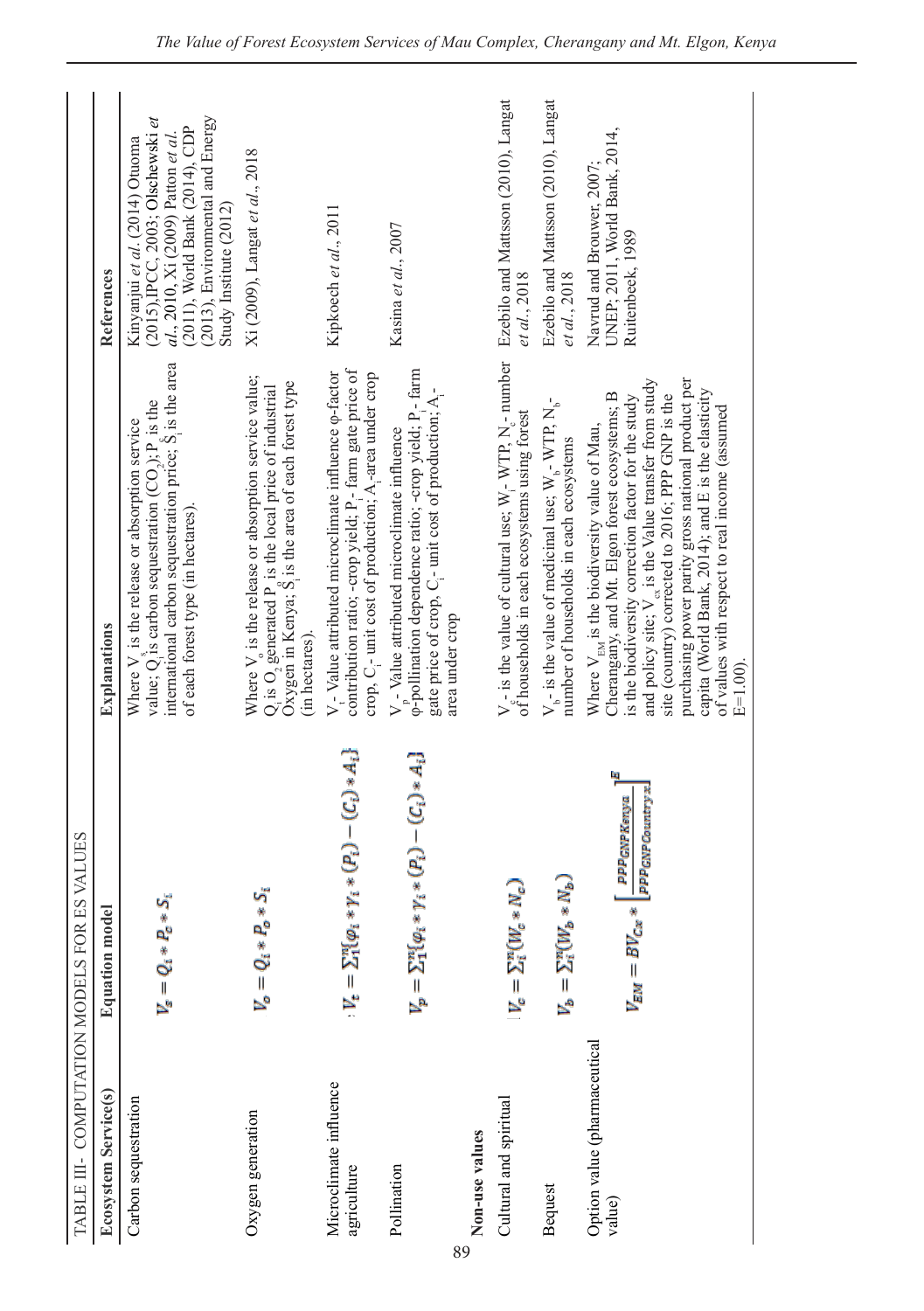The aggregate monetary value of these products for all the three ecosystems was estimated at KES 23 billion per year, with KES 12.5 billion, 7 billion, and 3.4 billion per year respectively for Mau, Cherangany, and Mt. Elgon (Table IV). The three ecosystems support various wood processing industries through provision of raw materials, creation of employment, and revenue sources to government agencies via permits and licenses. The estimated annual values in the three ecosystems were KES 10.7 billion, KES 3.4 billion, and KES 1.5 billion as valued added to the forest industry, wages, and revenue to government respectively. Furthermore, these ecosystems support small-scale traders, thus supporting livelihoods and local economies.

TABLE IV - AGGREGATE ANNUAL HOUSEHOLDS' CONSUMPTIVE VALUES (2017) PER PRODUCT IN MAU, CHERANGANY AND MT. ELGON ECOSYSTEMS

| <b>Forest Product</b> | <b>Aggregate Annual Value (KES)</b> |               |               |                         |                    |
|-----------------------|-------------------------------------|---------------|---------------|-------------------------|--------------------|
|                       | <b>Forest Ecosystem</b>             |               |               | <b>Aggregate Annual</b> | Proportion $(\% )$ |
|                       | Mau                                 | Cherangany    | Mt. Elgon     | Value (all)             |                    |
| Animal fodder         | 3,183,031,000                       | 2,808,086,125 | 1,095,020,804 | 7,086,137,929           | 30.9               |
| Poles                 | 2,380,586,000                       | 1,359,887,743 | 847,733,944   | 2,257,118,687           | 20.0               |
| Water                 | 2,958,797,000                       | 758,529,000   | 366, 165, 973 | 1,129,359,973           | 17.8               |
| Firewood              | 2,094,128,000                       | 389,615,459   | 482,308,193   | 921,173,652             | 12.9               |
| Fruits                | 1,457,562,000                       | 190,760,794   | 115,082,148   | 305,865,942             | 7.7                |
| Honey                 | 47,839,000                          | 841,526,994   | 16,996,108    | 2,316,085,102           | 4.0                |
| Charcoal              | 22,404,000                          | 197,033,558   | 181,538,745   | 400,976,303             | 1.7                |
| Game Meat             | 196,779,000                         | 95,383,510    | 46,848,326    | 190,070,836             | 1.5                |
| Medicine              | 15,287,000                          | 225,206,693   | 88,421,877    | 510,407,570             | 1.4                |
| Agricultural tools    | 60,811,000                          | 64, 357, 033  | 76,102,335    | 201,270,368             | 0.9                |
| Mushrooms             | 49,497,000                          | 2,116,823     | 60,199,640    | 77,603,463              | 0.5                |
| Fibers                | 49,250,000                          | 5,642,414     | 11,969,635    | 2,976,409,049           | 0.3                |
| Thatch grass          | 4,978,000                           | 26,710,613    | 13,733,809    | 2,421,030,422           | 0.2                |
| Timber                | 4,665,000                           | 10,275,056    | 36,905,034    | 52,158,090              | 0.2                |
| Murram/soils          | 23,000                              | 1,202,152     | 592,815       | 2,095,922,967           | 0.0                |
| Total                 | 12,525,637,000                      | 6,976,333,967 | 3,439,619,386 | 22,941,590,353          | 100.0              |



**Figure 3**. Weighted % contribution of product values to total households' consumptive values in Mau, Cherangany and Mt. Elgon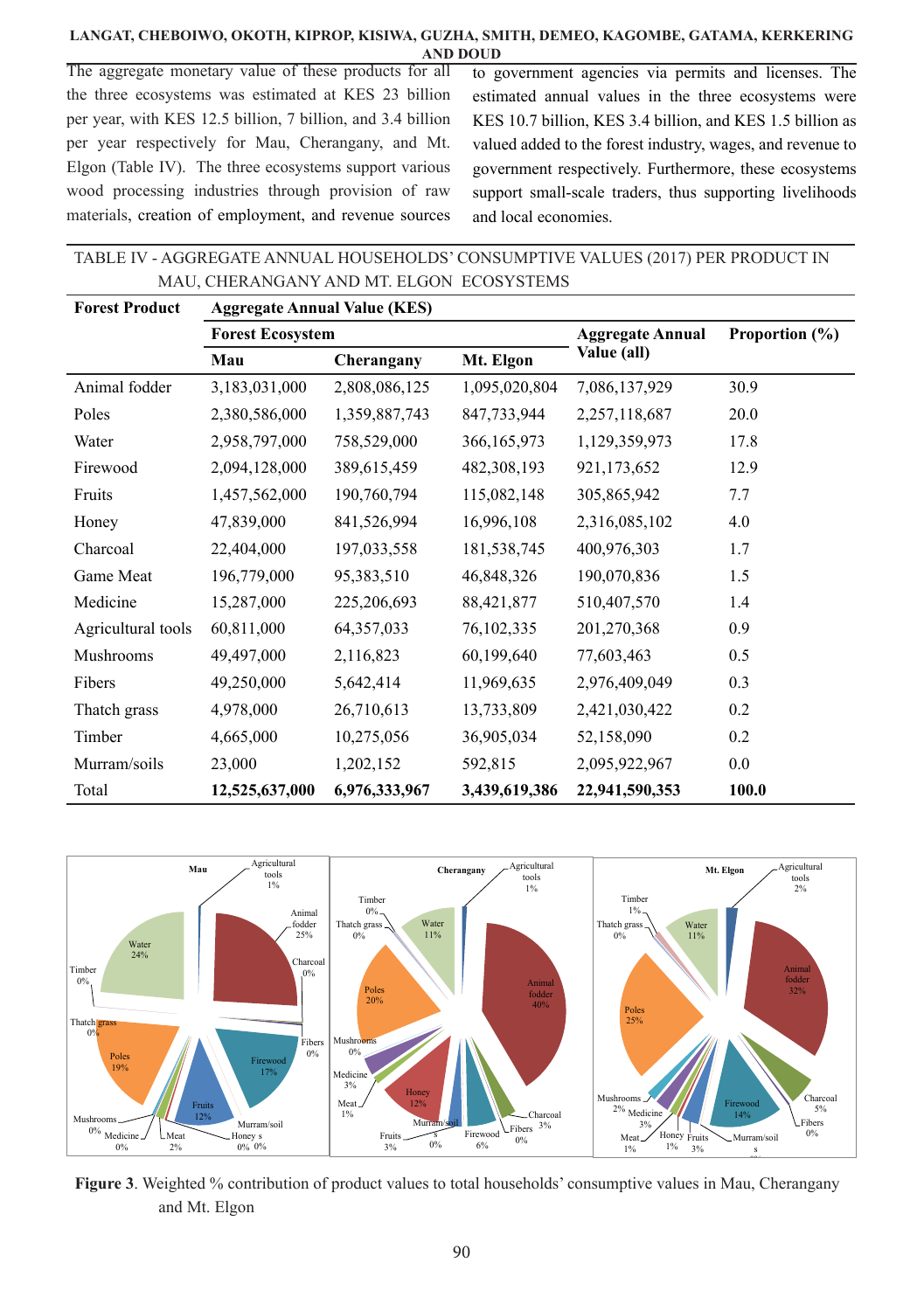The study revealed that the total economic value (TEV) of the three ecosystems is about KES 350 billion (USD 3.5 billion) per year (Table V). The Mau forest ecosystem had the highest total monetary value, due to its large size and abundant resources available for various stakeholders. Moreover, the Mau complex neighbors high-population areas highly dependent on the resources. In terms of relative contributions to total value, regulating services comprise the greatest component of TEV at 88.8%, underscoring the importance of indirect-use values in forest ecosystems (Table V ;Figure 4). Provisioning

services followed at 9.4%. These results are comparable to a similar study by Kipkoech *et al.* (2011) conducted in three areas of Mau—East Mau, Maasai Mau, and Trans Mara where indirect-use (regulating and supporting) and provisioning services contributed 86% and 12.4% to TEV respectively. The two studies have brought out the importance of indirect-use values, which were hitherto not valued. It should also be noted that Kipkoech *et al.* (2011) study did not exhaust all ES; hence, it inevitably underestimated the TEV of the water towers.

|                | TABLE V-TOTAL ECONOMIC VALUE FOR MAU, CHERANGANY, AND MT. ELGON ECOSYSTEMS |                          |                          |                              |
|----------------|----------------------------------------------------------------------------|--------------------------|--------------------------|------------------------------|
| <b>ES Type</b> | ES                                                                         | <b>Annual value(KES)</b> | <b>Annual value(USD)</b> | % contribution<br><b>TEV</b> |
| Provisioning   | Timber $&$ non-timber                                                      | 5,930,051,000            | 259,300,510              | 7.4                          |
|                | Food production                                                            | 634,770,000              | 6,347,700                | 0.2                          |
|                | Water                                                                      | 3,427,027,000            | 34,270,270               | 1.0                          |
|                | Hydropower                                                                 | 11,983,679,000           | 119,836,790              | 3.4                          |
|                | Option value                                                               | 309,665,000              | 3,096,650                | 0.1                          |
|                |                                                                            | 42,285,192,000           | 422,851,920              | 12.1                         |
| Regulating     | Water flow                                                                 | 2,960,143,000            | 29,601,430               | 0.8                          |
|                | Water quality                                                              | 1,155,366,000            | 11,553,660               | 0.3                          |
|                | Carbon sequestration                                                       | 176,657,067,000          | 1,766,570,670            | 50.4                         |
|                | Oxygen generation                                                          | 118,461,049,000          | 1,184,610,490            | 33.8                         |
|                | Microclimatic regulation                                                   | 2,099,161,000            | 20,991,610               | 0.6                          |
|                |                                                                            | 301,332,786,000          | 3,013,327,860            | 85.9                         |
| Supporting     | Soil conservation                                                          | 1,060,000,000            | 10,600,000               | 0.3                          |
|                | nutrient conservation                                                      | 4,499,000,000            | 44,990,000               | 1.3                          |
|                | Pollination                                                                | 930,564,000              | 9,305,640                | 0.3                          |
|                |                                                                            | 6,489,564,000            | 64,895,640               | 1.85                         |
| Cultural       | Cultural and spiritual                                                     | 235,358,000              | 2,353,580                | 0.1                          |
|                | <b>Bequest</b>                                                             | 297,905,000              | 2,979,050                | 0.1                          |
|                |                                                                            | 533,263,000              | 5,332,630                | 0.15                         |
|                | <b>TOTAL</b>                                                               | 350,640,805,000          | 3,506,408,050            | 100                          |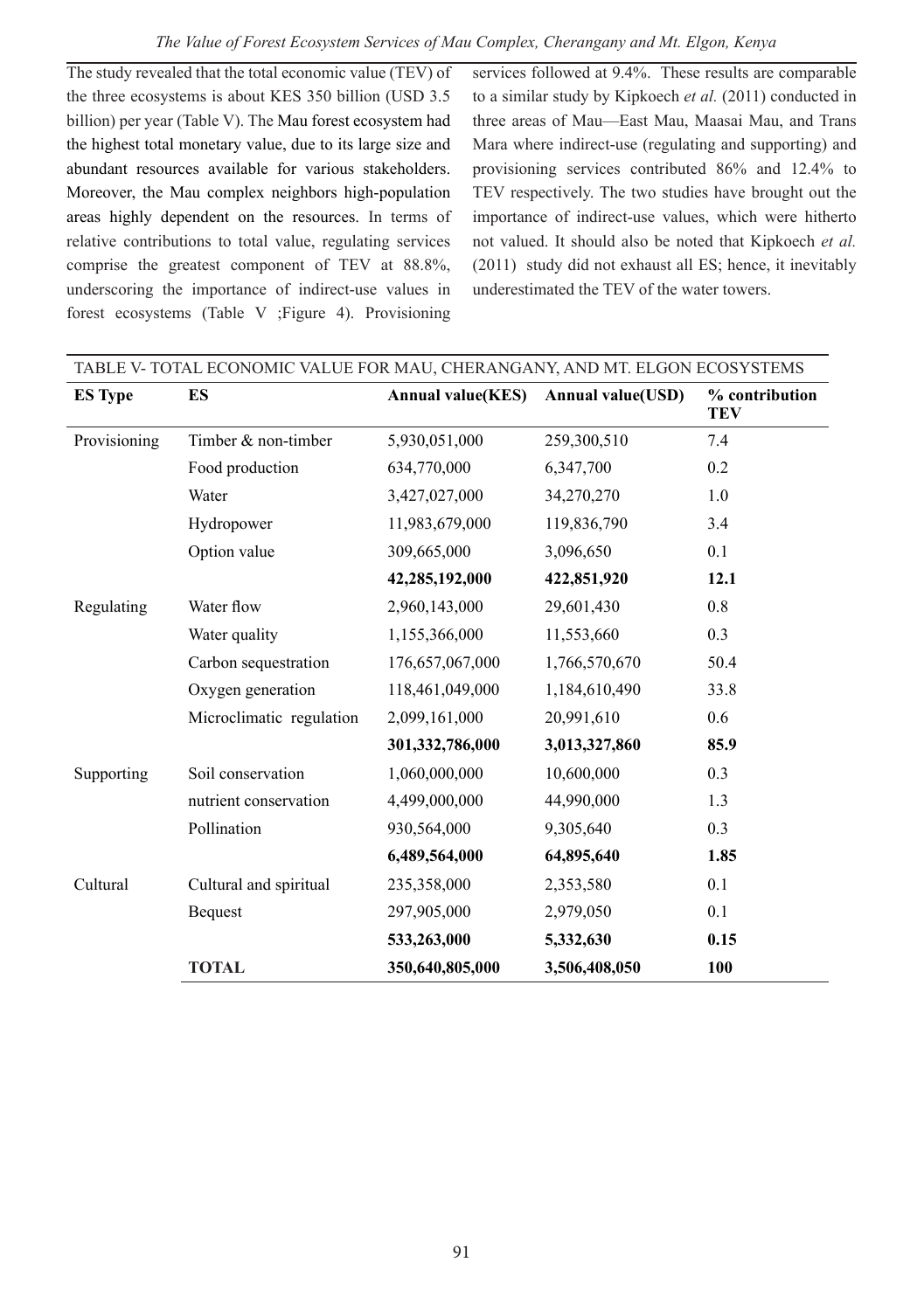

**Figure 4**. Weighted contribution (%) ES typoes to TEV in Mau, Cherangany Hills, and Mt. Elgon ecosystems

# **Distribution of benefits of ecosystem services in water towers**

Determining the distribution of benefits among different stakeholders in society allows for quantitative analysis of externalities. The benefits valued in this study and

where they accrue in the value chain (from local to global) are shown in Table V. Apart from supporting local communities and the national economy, the water towers are important to the global community because of their regulating and supporting services - public and global values.

| <b>Beneficiary</b> | ES                          | <b>Annual value(KES)</b> | <b>Annual value(USD)</b> | % contribution TEV |
|--------------------|-----------------------------|--------------------------|--------------------------|--------------------|
| Global             | Biodiversity                | 309,665,000              | 3,096,650                | 0.1                |
|                    | Carbon sequestration        | 176,657,067,000          | 1,766,570,670            | 50.4               |
|                    | Oxygen generation           | 118,461,049,000          | 1,184,610,490            | 33.8               |
|                    |                             | 295,427,781,000          | 2,954,277,810            | 84.3               |
| Local              | Cultural and spiritual      | 235,358,000              | 2,353,580                | 0.1                |
|                    | <b>Bequest</b>              | 297,905,000              | 2,979,050                | 0.1                |
|                    | Timber & non-timber         | 25,930,051,000           | 259,300,510              | 7.4                |
|                    | Food production             | 634,770,000              | 6,347,700                | 0.2                |
|                    | Water                       | 3,427,027,000            | 34,270,270               | 1.0                |
|                    | Soil conservation           | 1,060,000,000            | 10,600,000               | 0.3                |
|                    | Nutrient Conservation       | 4,499,000,000            | 44.990.000               | 1.3                |
|                    | Pollination                 | 930,564,000              | 9,305,640                | 0.3                |
|                    |                             | 37,014,675,000           | 370,146,750              | 10.6               |
| National           | Hydropower                  | 11,983,679,000           | 119,836,790              | 3.4                |
|                    | <b>Water Flow</b>           | 2,960,143,000            | 29,601,430               | 0.8                |
|                    | Water Quality Regulation    | 1,155,366,000            | 11,553,660               | 0.3                |
|                    | Microclimatic<br>Regulation | 2,099,161,000            | 20,991,610               | 0.6                |
|                    |                             | 18,198,349,000           | 181,983,490              | 5.19               |
|                    | <b>Total</b>                | 350,640,805,000          | 3,506,408,050            | 100                |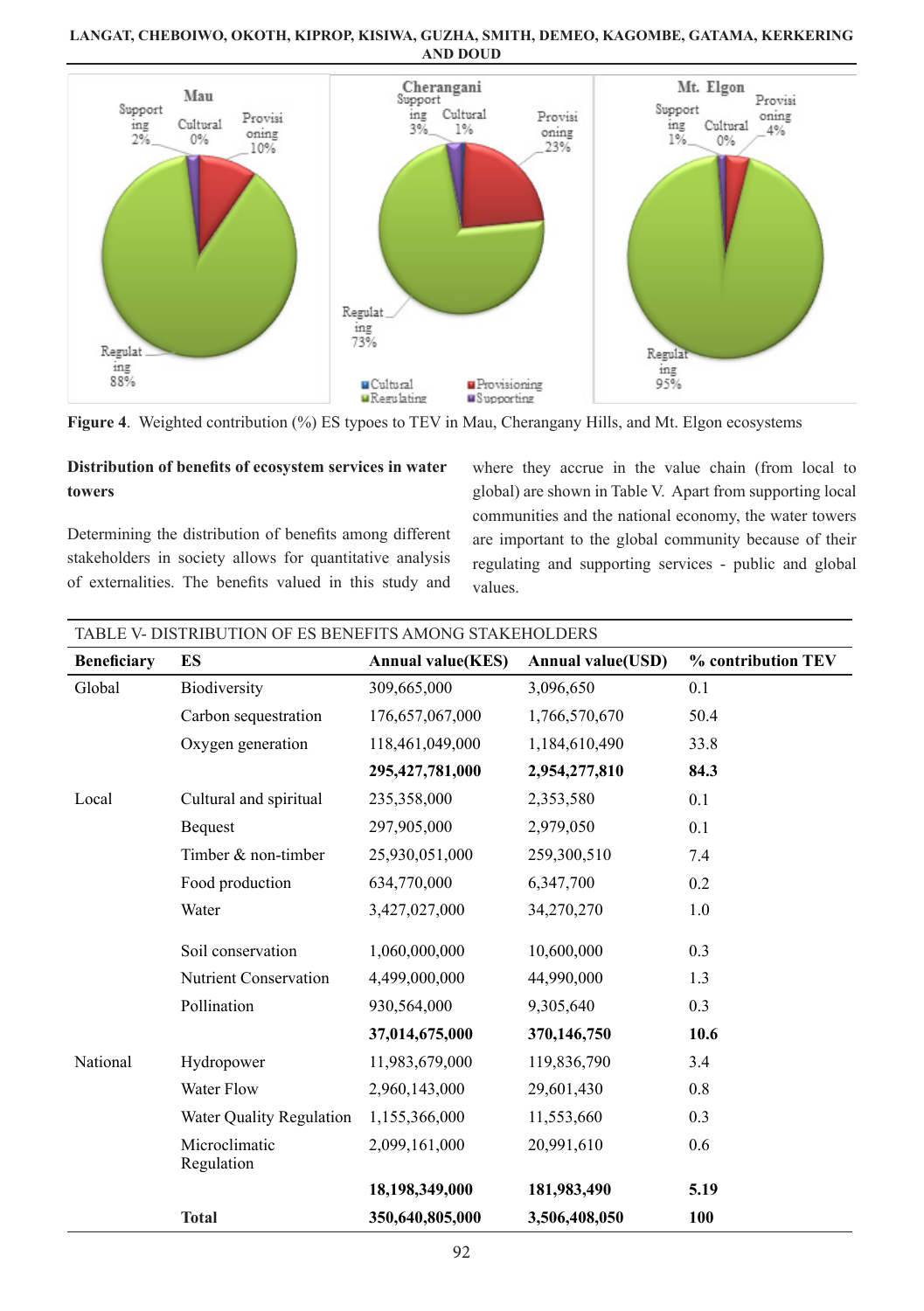**Beyond ecosystem services valuation: policy implications and recommendations**

The economic benefits supplied by the water towers ecosystems play a significant role in the livelihoods of local, regional, and national communities, while also contributing significantly to national GDP. Decision making on the sustainable management of these ecosystems can be anchored in these derived economic benefits. Policymakers, including county and national government officials, should therefore fully consider the spatial and temporal ecosystem service provisions in their development plans, and they should consider intelligent resource allocation that reflects the ecological and socioeconomic importance of the Water Towers ecosystems.

Data collected in this study highlight the importance of understanding community dependence on forests when making decisions about natural-resource management. The ways in which households rely on forests, as well as threats to those benefits, vary in space and time. Development efforts are well-served by accounting for the ecosystem service tradeoffs involved at local, regional, and national scales due to the loss of natural forest cover. This study can inform decisions on community dependence and ecosystem resilience as well as promote participatory forest management, as recommended by Kenya's Vision 2030. Ecosystem service values identified will inform public and private investments in water towers conservation. The Kenya Water Towers Agency Strategic Plan 2016–2020 (KWTA, 2016) highlights the importance of ecosystem services valuation in supporting county-level integrated development plans and ecosystem management plans. In addition, the Kenya National Forest Programme 2016–2030 (GoK, 2016) also highlights challenges in forest financing, including; inadequate synthesized data on the TEV of forests and their contribution to the national GDP.

Kenya's Constitution and Vision 2030 target a 10% forest-cover commitment for the country, but without real evidence on the contribution of forests to the national economy, action to meet this goal cannot be effected. This study contributes a more accurate reflection of the contribution of the Kenya Water Towers to the national GDP, and can therefore influence attitudes at all levels and increase commitments to the sustainable management of forest ecosystems that comprise the most significant water tower landscapes in the country.

To further improve upon these assessments, there is need to:

- Improve data collection, storage, and sharing among all stakeholders in the natural-resource sector. For example, the authors faced challenges in accessing existing data on water resources and tourism, while data on livelihoods and the forest industry are poorly developed.
- Build capacity on data collection, processing, use, and reporting for all of the stakeholders, including local, county, and national communitybased organizations, such as community forest associations, and water resource users associations.
- • Promote collaborative engagement between national-sector agencies and the county governments in information-gathering analysis and use. The disconnect between national government plans and the expectations of the local communities and county governments—for instance, the construction of dams in Itare and Bosto in the Mau ecosystem—highlights this need.
- Incorporate ecosystem-service mapping to identify both strategic areas providing key services and hotspots for intervention measures. A recent unpublished study by CIFOR in Southwest Mau shows an increase in forest degradation, associated with the production of charcoal and domestic energy demand(Cited in Langat *et al*., 2019). This degradation ultimately affects ecosystem-service provisioning. Continuous mapping of the changes in ecosystem integrity and function is needed to define the capacity of the ecosystem to provide various services.
- Develop a continuous monitoring system that considers the effects of climate change on forest conditions, as well as the benefits they provide.
- Accelerate and promote activities aimed at rehabilitating degraded sections of the water towers ecosystems to enhance resilience and adaptation while ensuring the flow of ecosystem services from these landscapes. The government of Kenya has pledged to restore 5.1 million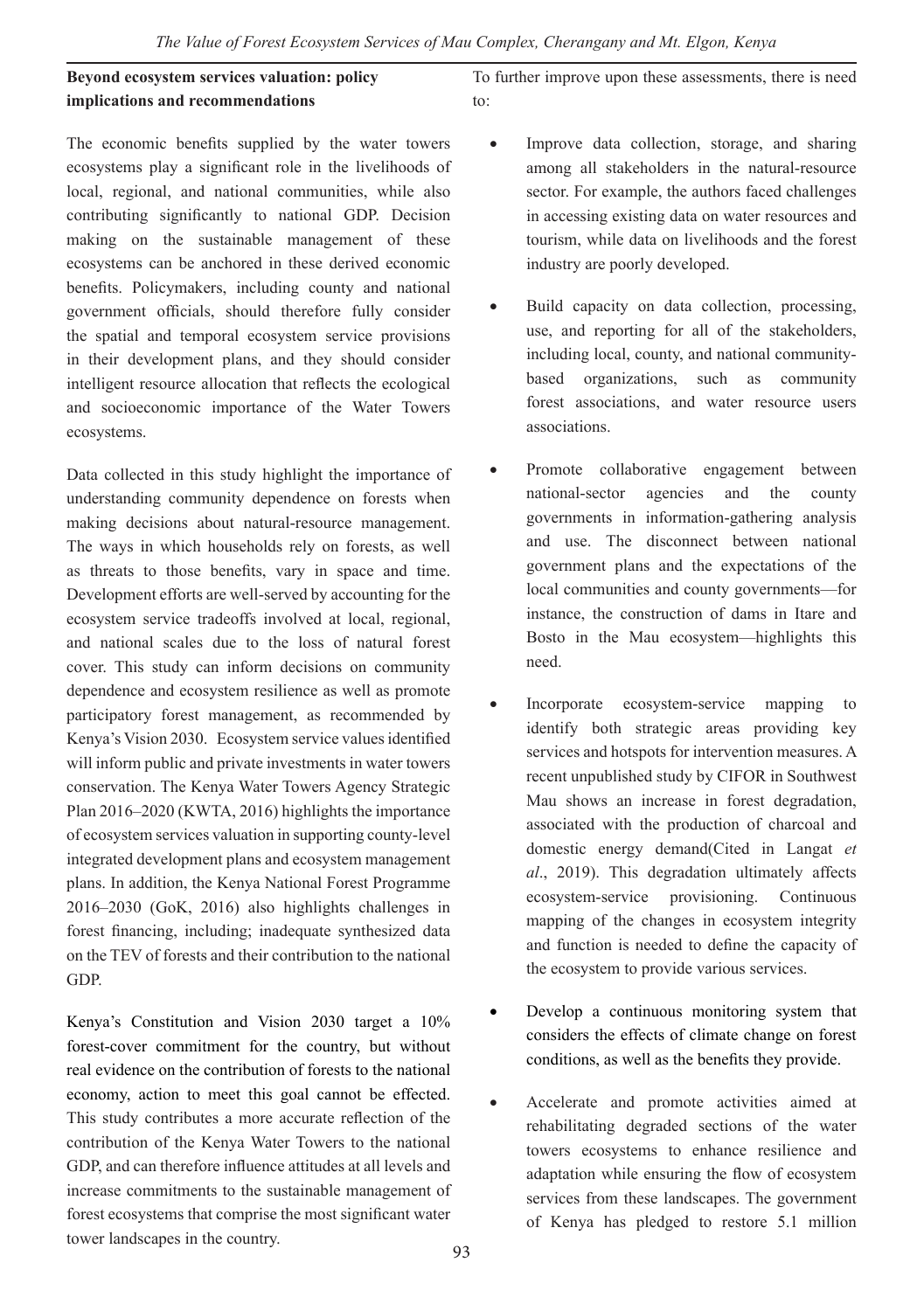forest hectares by 2030. This would produce an estimated USD 1,601 million in economic benefits while also sequestering 0.48 gigatons of carbon dioxide.<sup>1</sup> Activities that contribute to this goal, such as the Initiative for Sustainable Landscapes (ISLA Kenya) supported through the Sustainable Trade Initiative aims to restore and conserve 60,000 hectares of the forest by 2030 (www.idhsustianabletrade.com).

- Rehabilitate and protect forests to ensure sustainable ecosystem-service flows. Deforestation is a particular concern in the Mau complex. A recent study by Bewernick (2016) shows a high level of degradation due to charcoal production. A recent study by Otuoma *et al.* (2012) in Southwest Mau indicates a likely loss of water supply and water-quality regulation, due to degradation, as compared to natural forest cover.
- Develop and promote public and private partnerships in ecosystem conservation to ensure the sustainable flow of services from the water tower ecosystems. The public sector has a relatively limited appreciation of the benefits of such partnerships, while the private sector still does not fully realize how much their various economic sectors depend on ecosystem services, such as flash-flood protection, water inputs, and energy supply (Rhino Ark, 2015) Understanding relationships between land-management practices and ecosystem-service benefits can provide a platform for watershed investments at various scales, from community-based programs to landscape-level restoration.

It is important to consider how this ESV assessment contributes to Kenya's capacity to assess its natural capital, a key recommendation in the Kenya Biodiversity Atlas. As these water towers fall under the jurisdictions of various counties, this assessment can inform county-level naturalcapital accounting to develop strategies, incentives, and programs that increase the flow of ecosystem services, community empowerment, and sustainable resource use. In partnership with other stakeholders, including community-based organizations, county governments could use this assessment to identify and improve the recording and mapping of ecosystem-service flows. The

valuation reported here can also contribute to achieving objectives under the Sustainable Natural Resources Management Thematic Area of the government of Kenya's Green Economy Strategy and Implementation Plan, 2016–2030 (GESIP), recently launched and the Kenya Water Master plan (MENR, 2012). The GESIP specifically outlines the need for a natural-resource accounting system, as well as the application of payment for ecosystem services (PES) programs. Quantifying and valuing ecosystem services flows economically are important preliminary steps in undertaking PES programs to ensure their effectiveness.

## **CONCLUSION**

Countries across Africa and around the globe are increasingly recognizing the critical importance of natural capital to achieve sustainable development goals. Understanding human dependence on forests and the benefits forests provide serves both economic and conservation objectives. This study assessed the value of Kenya's Water Towers at various scales, from their importance for household well-being to their global contribution to climate regulation. This information can form a strong basis for natural-resource management at county and national levels to support an integrated approach to natural-resource stewardship. This study highlights the relevance of forest lands to diverse constituencies as a means to ensure Kenya's social and economic future.

#### **ACKNOWLEDGEMENT**

We thank the local communities in Mau, Cherangany, and Mt. Elgon that took part in the surveys, and the research assistants who assisted during the data collection process in the three Water Tower ecosystems. We thank our partner agencies and organizations (KFS, KWS, WRMA, WSB, WSP, KWTA) and County Departments of Agriculture (Nakuru, Bomet, Kericho, Bungoma, Trans-Nzoia, Elgeyo Marakwet, West Pokot, and Uasin Gishu) for providing the data used in this assessment. We acknowledge Mr. Geoffry Maina (Egerton University) for the maps and Mr. Richard Siko (KEFRI) for valuable suggestions during field work and document preparation. The Water Tower Project advisory group played an important role in shaping the scope of this work, and we acknowledge this contribution. We acknowledge the Center for International Forestry Research (CIFOR) in Nairobi and the Kenya Forestry Research Institute (KEFRI) for facilitating

<sup>1</sup> For more information, visit www.bonnchallenge.org/ content/kenya.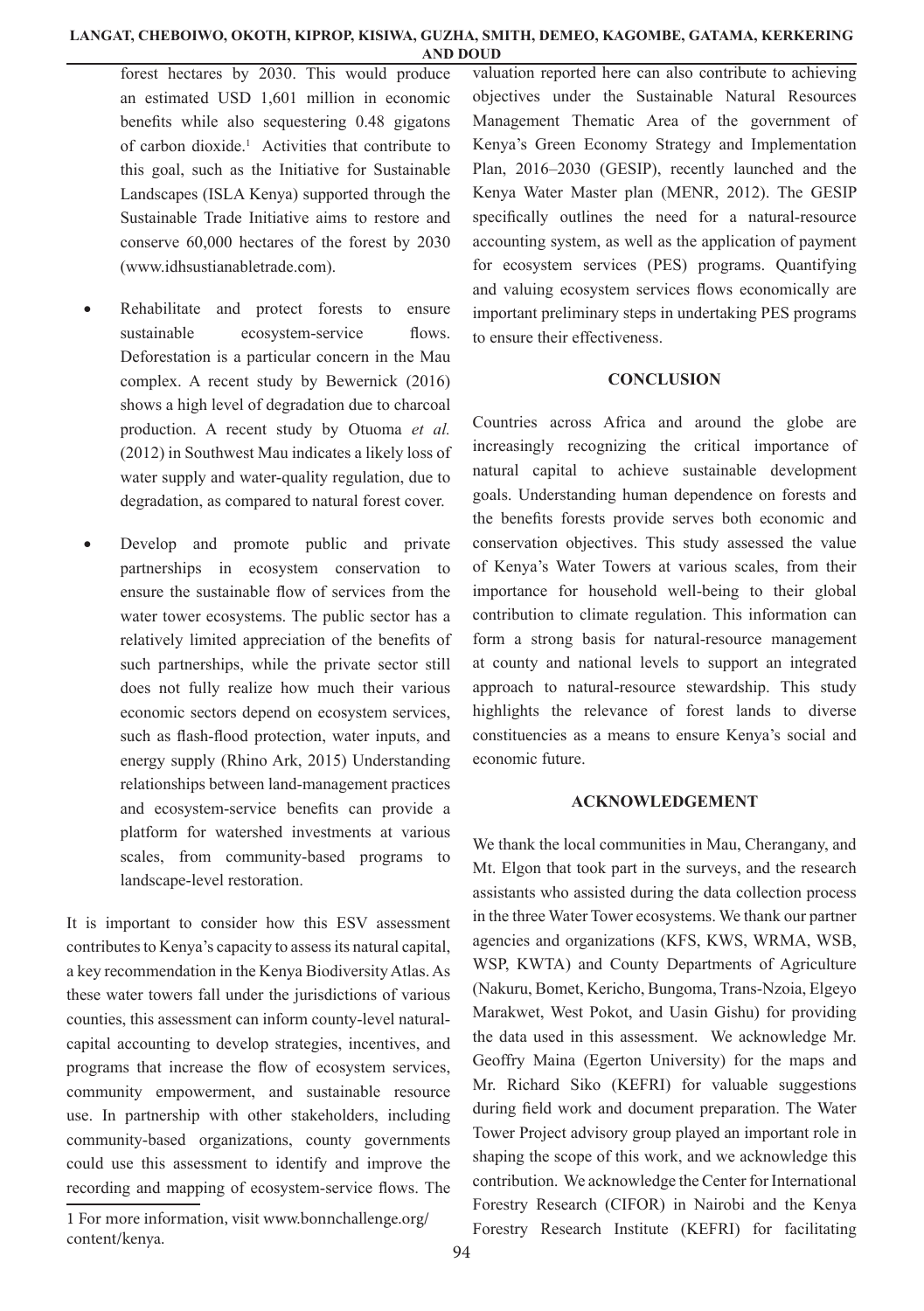and coordinating activities related to this work. We also extend our sincere gratitude to the United States Agency for International Development (USAID) for funding this work and to the US Forest Service (USFS)-International Programs for the technical support to undertake this work. We highly acknowledge the technical guidance provided by professional peers and specialists in various fields, not named here, but whose expert opinions informed this assessment.

#### **REFERENCES**

- [1]Adams, E. A. (2012). World forest area still on the decline. *Europe*, *989*(998), 1-5.
- [2]Bewernick, T. (2016). Mapping Forest Degradation in the Mau Forest Complex using NDFI Time Series (MSc Thesis). Wageningen University, Wageningen, the Netherlands.
- [3]Bush, G.K. (2009) The economic valuation of Albertine Rift forest: Application in policy and programming*,* PhD Thesis, Department of Economics, University of Stirling, Stirling, Scotland, U.K. 279.
- [4]Campbell, B.M., and Luckert, M. (2002). Towards understanding the role of forests in rural livelihoods. In: Campbell, B. M., and Luckert, M. K. (eds.), Uncovering the Hidden Harvest: Valuation Methods for Woodland and Forest Resources. People and Plants Conservation Series, London: Earthscan Publications Ltd. pp. 1-16.
- [5]Carbon Disclosures Project (CDP). (2013). Use of internal Carbon price by companies as an incentive and strategic planning tool: A review of findings from CDP2013 disclosures*.*
- [6]Chambers, R. (1994). The origins and practice of participatory rural appraisal. *World development*, *22*(7), 953-969.
- [7]CIFOR, unpublished. Baseline indicators for the Sondu River Basin, Southwest Mau, Kenya. Baseline study for program implementation in the South-West Mau Landscape in Kenya or the Initiative for Sustainable Landscapes ("ISLA") Program of the Sustainable Trade Initiative
- [8]Davenport, T. (1996). The Butterflies of Uganda-Annotated Checklist. Uganda Forest Department, Kampala, Uganda, pp 48.
- [9]De Groot, R.S., Alkemade, R., Braat, L., Hein, L., and Willemen, L. (2010). Challenges in integrating the concept of ecosystem services and values in landscape planning, management and decision

making. Ecol.Compl.7:260-72.

- [10]De Groot, R.S., Brander, L., Ploeg, S.V., Costanza, R., Bernard, F., Braat, L., Christie, M., Crossman, N., Ghermandi, A., Hein, L., Hussain, S., Kumar, P., McVittie, A. Portela, R., Rodriguez, L.C., Brink, P., Beukering , P. (2012). Global estimates of the value of ecosystems and their services in monetary units. Eco.Ser*.1* (2012):50–61.
- [11]Emerton, L. (2014). Guidelines for the rapid economic valuation of biodiversity and ecosystem services. Report submitted to PREPARED Project.
- [12]Emerton, L. (2001). Valuing the environment: Case studies from Kenya. Nairobi, Kenya: Africa Wildlife Foundation.
- [13]Emerton, L. (2014). Guidelines for the rapid economic valuation of biodiversity and ecosystem services. Report submitted to PREPARED Project.
- [14]Environmental and Energy Study Institute (EESI). (2012). Carbon pricing around the World.
- [15]Ezebilo E. (2010)*.* Nature conservation in a Tropical rainforest: Economics, local participation and sustainability*,* Doctoral thesis, Faculty of Forest Sciences, Swedish University of Agricultural **Sciences**
- [16]Ezebilo, E. E., and Mattsson, L. (2010). Socioeconomic benefits of protected areas as perceived by local people around Cross River National Park, Nigeria. For. Policy Econ. *12*(3), 189–93.
- [17]FAO (2006). Global Forest Resources Assessment 2005 –Progress towards sustainable forest management*.* FAO Forestry Paper 147: Rome, FAO.
- [18]Food and Agriculture Organization of the United Nations. (2005). The Livestock Sector Brief: Kenya. Accessed at www.fao.org/ag/agsinfo/ resources/publications/sector\_briefs\_KEN.pdf
- [19]Ganesan, B. 1993. Extraction of non-timber forest products, including fodder and fuel in Mudumalai, India, Eco.Bot*.* 47(8): 268–74.
- [20]Godoy, R., Lubowski R. and Markandya A. (1993). A method for the economic valuation of non-timber tropical forest products. Econ.Bot*.* 47(3): 220–33.
- [21]Government of Kenya (GoK). 2009. Interim Coordinating Committee: Office of the Prime Minister: "Frequently Asked Questions About the Mau Forest Complex" (Version 1, November 2, 2009).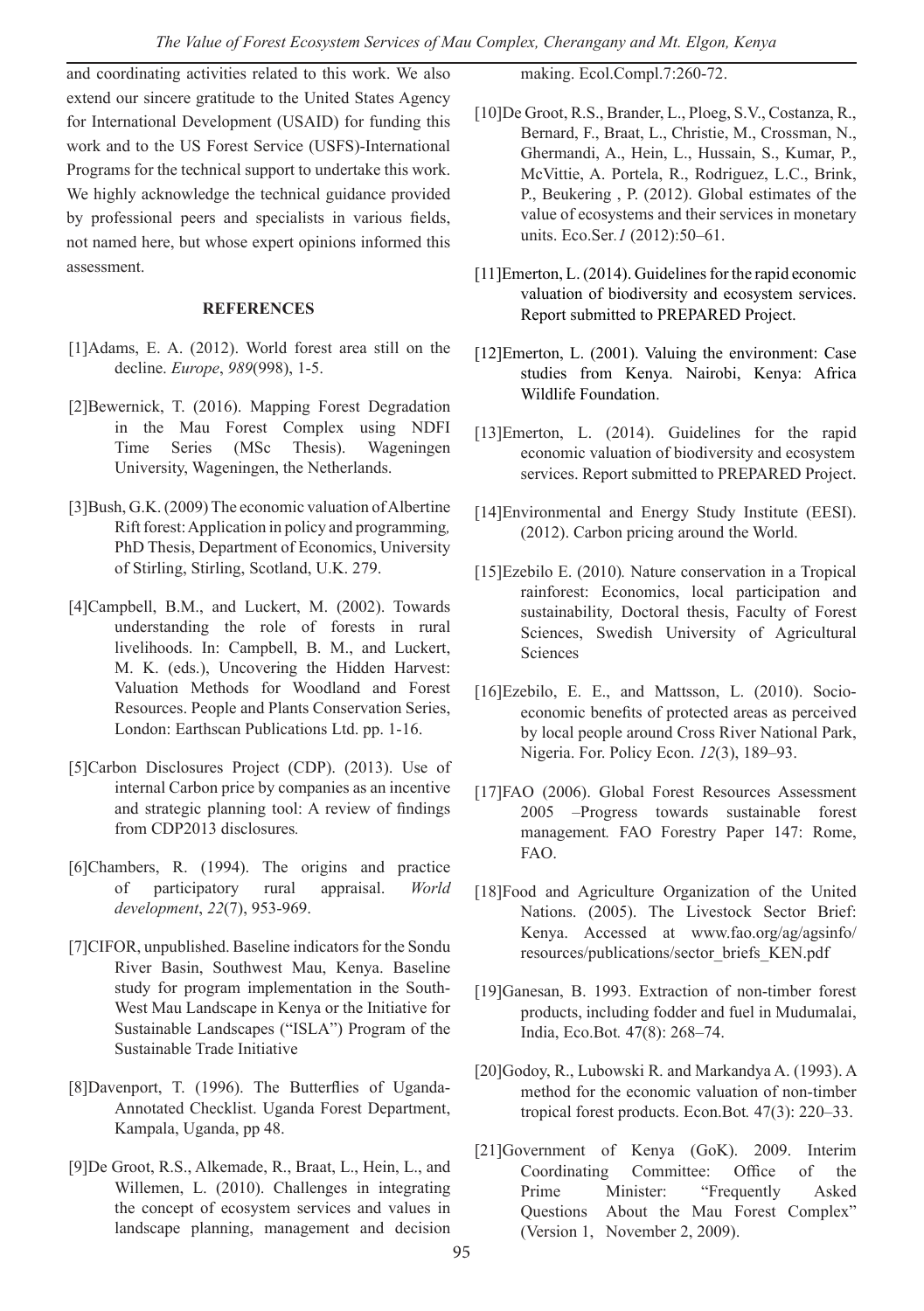- [22]Gunatilake, H.M. (1998). The role of rural development in protecting tropical rain forest: Evidence from Sri Lanka. J. Env.Man. *53:* 273- 292.
- [23]Hanley, N., Shogren, J. F., and White, B. (2007). Environmental Economics: In Theory and Practice. New York: Palgrave Press.
- [24]Hufschmidt, M.M., James, D.E., Meister, A.D., Bower, B.T., and Dixon, J.A. (1983). Environment, natural systems, and development. An Economic Valuation Guide. Baltimore and London: The Johns Hopkins University Press.
- [25]Intergovernmental Panel on Climate Change (IPCC). (2003). *IPCC* good practice guidance for LULUCF*.* The Institute for Global Environmental Strategies.
- [26]Jahnke, H.E. (1982). Livestock Production Systems and Livestock Development in *Tropical* Africa. Kiel, Germany: Kieler Wissenschaftsverlag Vauk.
- [27]Kasina, J. M., and Kitui, K. (2007). Bee Pollinators and Economic Importance of Pollination in Crop Production: Case of Kakamega, Western Kenya.
- [28]Kenya Agricultural Research Institute (KARI), (2012). Food Security Report. Policy Reponses to Food Crisis in Kenya. IFPRI Food Security portal.http://www.foodsecurityportal.org/kenya/ food-security-report-prepared-kenya-agriculturalresearch-institute
- [29]Kenya Forest Service (KFS), unpublished data, Kenya Forest Service (KFS). (2015). Cherangany Hills Forest Strategic Ecosystem Management Plan 2015–2040.
- [30]Kenya National Bureau of Statistics (KNBS) (2017). Economic Survey, 2017, Kenya National Bureau of Statistics, Nairobi, Kenya. Accessed at: http//www. knbs.or.ke/downloads/economic survey-2017/
- [31]Kenya Water Towers Agency (KWTA). (2016). Kenya Water Towers Agency Strategic Plan, 2016- 2020. Accessed at: http://www.kwta.go.ke/doc/ KWTA%20STRATEGIC%20PLAN%202016- 2020.pdf
- [32]Kenya Wildlife Service (KWS), unpublished data
- [33]Kinyanjui, J.M., Latva-Käyä, P., Bhuhneshwar, P.S., Kariuki, P., Gichu, A. and Wamichwe, K. (2014). An inventory of the above ground biomass in the Mau Forest Ecosystem, Kenya. *O.J,ecol.* 4: 619–27. Accessed at http://dx.doi/10.4236/ oje.2014.410052.
- [34]Kipkoech, A., Mogaka, H., Cheboiwo, J. and Kimaro, D. (2011). The total economic value of Maasai Mau, Transmara and East Mau forest blocks of the Mau forest, Kenya. Kisumu, Kenya: Lake Victoria Basin Commission Secretariat.
- [35]KNBS (2009). Kenya Population and Housing Census. *Vol.1A*. Nairobi, Kenya: Ministry of Planning and National Development.
- [36]Langat, D., Cheboiwo, J., Kagombe, J., Kiprop, J., Gatama, S., Kisiwa A., Okoth S., Guzha A., Smith, N., Kanyanya, E., DeMeo T., Kerkering, J. and Doud, B., (2019). Economic Value of the Mau Forest Complex, Cherangany Hills and Mt. Elgon Water Towers in Kenya. Ministry of Environment and Forestry, Nairobi, Kenya
- [37]Langat, D. and Cheboiwo, J. (2010). To conserve or not to conserve: A case study of forest valuation in Kenya. J.Trop.For.Sci*.*: 5–12.
- [38]Langat, D.K. Maranga, E.K., Aboud, A.A. and Cheboiwo, J.K. (2016). Role of forest resources to local livelihoods: The case of East Mau forest ecosystem, Kenya. Inter.J.For.Res*.*
- [39]Larsen, T.B. (1991). The Butterflies of Kenya. Oxford University Press, Nairobi, Kenya.
- [40]Lynam, T., Cuncliffe, R., Sheil, D., Wan, M., Salim, A., Priyadi, H., Basuki, T. (2006). Livelihoods, land types and the importance of ecosystem goods and services: Developing a predictive understanding of landscape valuation by the Punan Pelancau people of East Kalimantan, CIFOR, Bogor, Indonesia.
- [41]Makenzi, PM. (2016). Integrity of Mt. Elgon as a Biosphere Reserve, Water Tower and a Proposed Trans-boundary Biosphere Reserve. Presented to the "Mountains WorKESop" at the 4WCBRs March 14-17, 2016, Lima. Peru.Millennium Ecosystem Assessment
- [42]MEA (2005). Ecosystems and Human Well-Being: A Framework for Assessment. Washington, D.C.
- [43]Ministry of Environment and Mineral Resources (MEMR). (2012). Masterplan for the Conservation and Sustainable Management of Water Catchment Areas in Kenya" Ministry of Environment and Mineral Resources. Accessed at:https://www.preventionweb.net/files/34692\_ conservationmasterplanfinal.pdf
- [44]Ministry of Environment and Natural Resources (2016). National Forest Programme of Kenya. MENR, Nairobi, Kenya.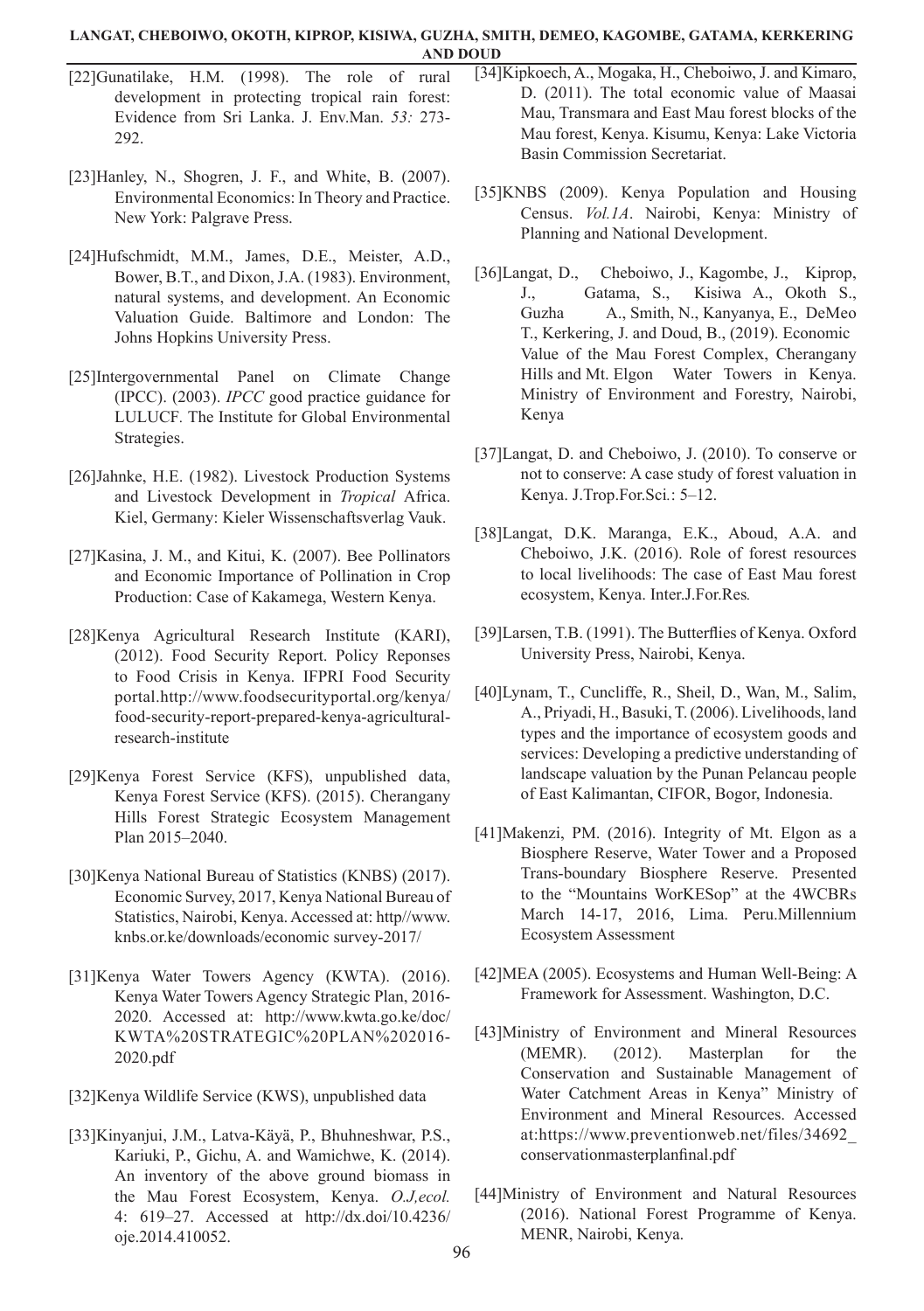- [45]Mitchell, R.C., and Carson, R.T. (1989). Using surveys to value public goods: The contingent valuation methods. Washington, D.C: Resources for the Future
- [46]Mogaka H. (2001). Valuation of local forestry conservation and costs and benefits: The case of Tharaka, Kenya. Innovation and Discovery–– Special Issue on Valuation of Forest Resources in East Africa: 20−22.
- [47]Nabutola, W. (2010). The Mau Forest: Kenya's largest water tower—A perfect model for a sustainable development project. Unpublished paper presented at the FIG Congress, Sydney, Australia.
- [48]Nahuelhual, L., Donoso, P., Lara, A., Nuñez, D., Oyarzun, C. and Neira, E. (2007). Valuing ecosystem services of Chilean temperate rainforests. Env.Dev.Sus*.* 9(4):481–99.
- [49]Navrud, S. and Brouwer, R. (2007). Good practice guidelines in benefits transfer of forest externalities cost action E45. Eur. Forest Externalities, Euroforex.
- [50]Ojeda, M.I., Mayer, A.S. and Solomon, B. (2007). Economic valuation of environmental services sustained by water flows in the Yaqui river delta. Eco.Econ (doi:10.1016/j.2007.06.006).
- [51]Okelo, M.O. (2008). Analysis of soil erosion, infiltration and runoff in different land uses in upper river Njoro, watershed, Kenya. Msc Environmental Science Thesis, Egerton University, Njoro, Kenya.
- [52]Okungu J. and Opango P. (2005). Pollution loads into Lake Victoria from the Kenyan catchment. In Abuodho and Hecky (eds.), Lake Victoria Environment Report: Water Quality and Ecosystems Component, Lake Victoria Environment Management Project.
- [53]Olang, L.O. and Kundu, P.M. (2011). Land Degradation of the Mau Forest Complex in Eastern Africa: A Review for Management and Restoration Planning. In Ekundayo, E. (ed.), E nvironmental Monitoring, In Tech. Accessed at http://www. intechopen.com/books/environmental-monitoring/ land-degradation-of-the-mau-forest-complexineastern-africa-a-review-for-management-andrestoration
- [54]Olang, L.O., Kundu, P., Bauer, T. and Fürst, J. (2011). Analysis of spatio-temporal land cover changes for hydrological impact assessment within the Nyando River Basin of Kenya. Environ Monit and Assess 179(1): 389–401.
- [55]Olschewski, R., Klein, M. and Tscharntke, A. (2010). Economic trade-offs between carbon sequestration, timber production, and crop pollination in tropical forested landscapes. Ecol.comp. 7(2010): 314–19
- [56]Otuoma J.M. (2015). Analysis of forest types in relation to carbon offset potential: A case of Kakamega Rainforest, Kenya. PhD dissertation, Jaramogi Oginga Odinga University of Science and Technology, Bondo, Kenya.
- [57]Otuoma, J., Langat, D., Maina, J., Maina, G., Maina, J. and Mwanje, P. (2012). Effects of watershed degradation on hydrological functions in the Sondu river catchment.
- [58]Patton, D.A., Bergstrom, A., Covich, A. and Moore, R. (2011). A conceptual framework and benefit transfer for valuation of selected ecosystems and services provided by the wetlands of the Okefenokee National Wildlife refuge. *In* Proceedings of the 2011 Georgia Water Resources Conference*,* April 11–13, 2011, University of Georgia.
- [59]Pearce, D. and Moran, D. (1994). The Economic value of biodiversity. Gland, Switzerland: IUCN and Earthscan Publications.
- [60]Penden, D., Tadesse, G. and Mammo, M. Undated*.*  Improving the water productivity of livestock: An opportunity for poverty reduction. Addis Ababa, Ethiopia: International Livestock Research Institute (ILRI).
- [61]RhinoArk, (2015). Public Private Partnerships. Factsheet 6. Accessed at h t t p : / / rhinocharge.co.ke/wp-content/uploads/2015/02/ RA\_FactSheet\_6\_Public- private\_partnerships. pdf
- [62]Riera, P. and Signorello, G. (eds.). (2013). Good Practice Guidelines for the Non-Market Valuation of Forest Goods and Services. A report for Action E45 EUROpean FORest EXternalities (EUROFOREX) Project: University of Catania.
- [63]Riera, P., Signorello, G., Thiene, M., Mahieu, P. A., Navrud, S., Kaval, P. and Elsasser, P. (2012). Nonmarket valuation of forest goods and services: Good practice guidelines. *J.For.Econ.* 18(4): 259– 70.
- [64]Ruitenbeek, H.J. 1(989). The rainforest supply price: a tool for evaluating rainforest conservation expenditures. *Ecol.Econ 6*: 57–78.
- [65]SGS Qualifor. (2007). "Forest Management Certificate Report" for UWA-FACE Mt. Elgon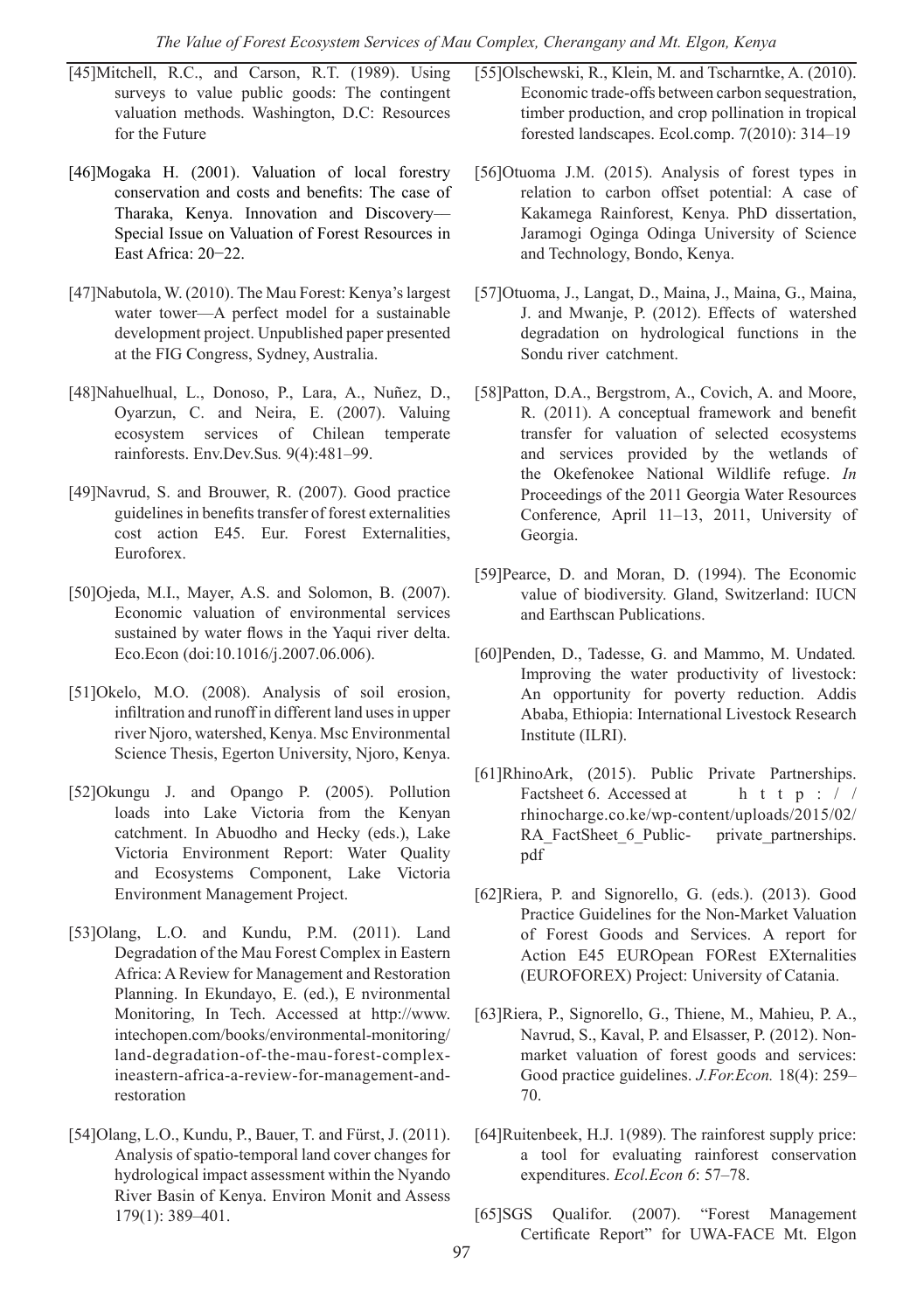National Park.

[66]Sjaastad, E., Ngaga, Y.M., Chamshama, S.A., Magnussen, K., Monela, G.C. and Vedeld, P. (2003). Resource economic analysis of catchment forest reserves, Forestry and Beekeeping Division, United Republic of Tanzania.

- [67]TEEB (2010). Mainstreaming the Economics of Nature: A Synthesis of the Approach Conclusions and Recommendations of *TEEB*. London, UK: Earthscan.
- [68]The Sustainable trade Initiative (IDH) South West Mau Forest, Kenya (https://www.idhsustainabletrade. com/initiative/isla-kenya/ accessed o n February, 2018)
- [69]UNEP (2011). Economic analysis of mangrove forests: A case study in Gazi Bay, Kenya. UNEP, Nairobi, Kenya.
- [70]UNEP (2012). The Role and Contribution of Montane Forests and Related Ecosystem Services to the Kenyan Economy. Nairobi, Kenya: UNEP.
- [71]United Nations Environment Programme (UNEP), Kenya Wildlife Service and Kenya Forests Working Group. (2005). MAU COMPLEX UNDER SIEGE. Continuous destruction of Kenya's largest Forest.
- [72]United Nations. (2015). Sustainable Development

Knowledge Platform. Sustainable Development Goals. Accessed at: https:// sustainabledevelopment.un.org/sdgs

- [73]Whittington, D. (2002). Improving the performance of contingent valuation studies in developing countries. Envi.Res. Econ.22(1): 323–67.
- [74]World Bank. (2000). Third Forestry Project, Kenya (Unpublished mission report). Washington, D.C.
- [75]World Bank. (2004). Sustaining forests: A development strategy. Washington, D.C: The World Bank.
- [75] World Bank. (2014). The PPP GNP values.
- [76]World Health Organization (WHO). (2008). Water Quality Interventions to Prevent Diarrhea: Cost and Cost-effectiveness*.* The World Health Organization, Geneva, Switzerland.
- [77]Xi, J. (2009). Valuation of ecosystem services in Xishuangbanna Biodiversity Conservation Corridors Initiative Pilot Site, China, Greater Mekong Sub-Region Core Environment Program-: ADB TA 6289, 2009.
- [78]Xue, D. and Tisdalle, C. (2001). Valuing ecological functions of biodiversity in Changbaishan Mountain Biosphere Reserve in Northeast China. Biod.Cons. 10: 467–81.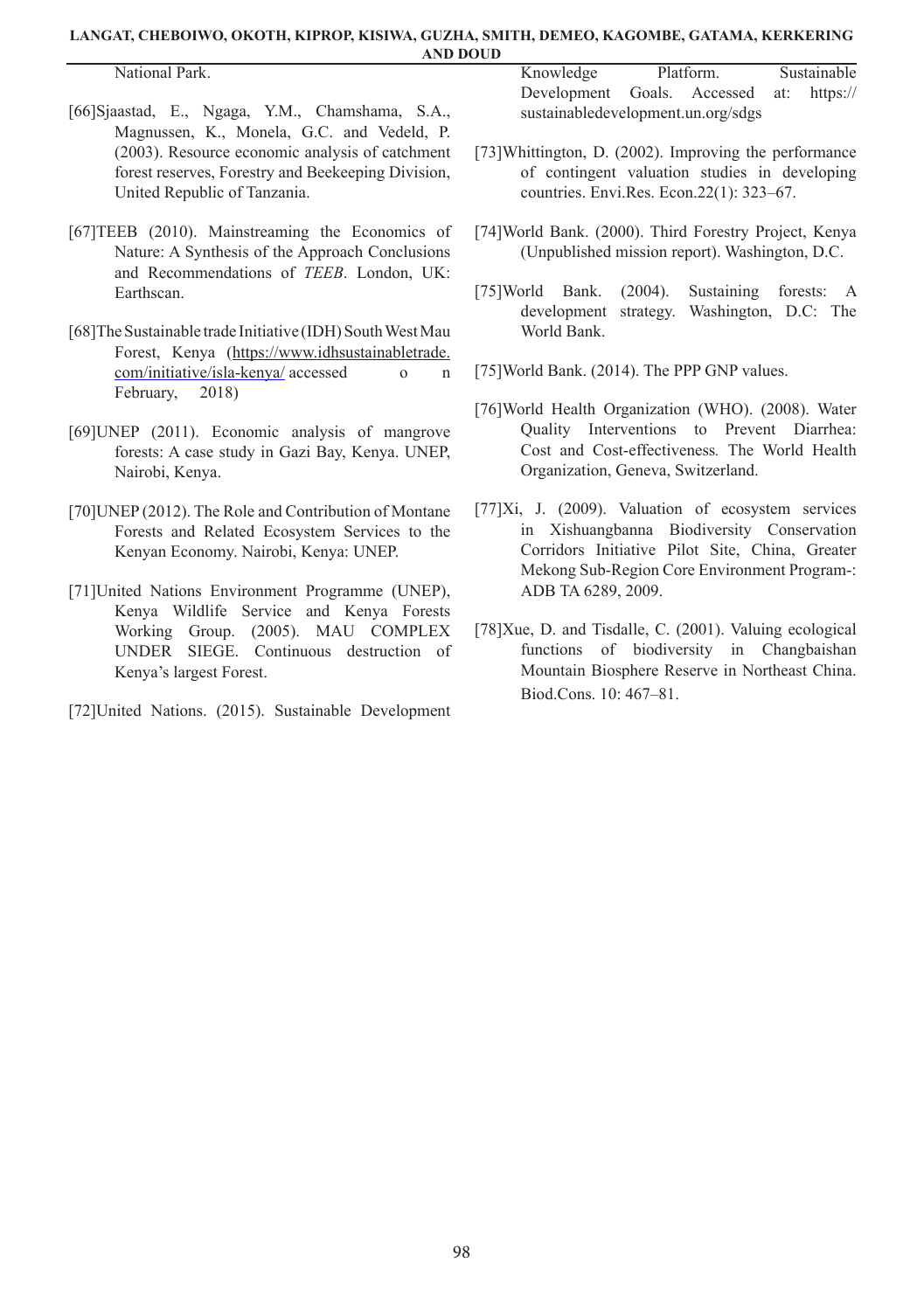**ANNEX 1**. VALUATION TECHNIQUES, DATA NEEDS , AND INFORMATION SOURCES USED IN ESTIMATING ECOSYSTEM SERVICES VALUES OF MAU COMPLEX, CHERANGANY AND MT. ELGON FOREST ECOSSYTEMS

| <b>Ecosystem services</b>                                                              | <b>Valuation techniques</b>                             | Data needs                                                                                                                                                                                                                                                                                                       | Data sources                                                                                                                                                                                          |
|----------------------------------------------------------------------------------------|---------------------------------------------------------|------------------------------------------------------------------------------------------------------------------------------------------------------------------------------------------------------------------------------------------------------------------------------------------------------------------|-------------------------------------------------------------------------------------------------------------------------------------------------------------------------------------------------------|
| Direct-use values                                                                      |                                                         |                                                                                                                                                                                                                                                                                                                  |                                                                                                                                                                                                       |
| Firewood, fencing/<br>constructions poles,<br>forest honey, timber,<br>thatching grass | Market prices                                           | % of households collecting<br>product; amount harvested;<br>amounted extracted by sawmills;<br>market prices; collection and<br>operation costs                                                                                                                                                                  | Household surveys;<br>focus group discussion<br>with forest-adjacent<br>communities; KFS records,<br>key informants                                                                                   |
| Game meat, fruit/<br>vegetables, fodder                                                | Market prices of<br>substitute or surrogate/<br>proxies | % of households collecting<br>product; amount harvested;<br>proportion of fodder resources<br>sourced from forests; dry<br>matter requirements per tropical<br>livestock unit (TLU); market<br>prices of substitutes; relevant<br>conversion factors; collection/<br>production costs                            | Household surveys, FGD<br>with forest-adjacent<br>communities, literature<br>and expert discussions,<br>institutional records (KFS,<br>KWS, county governments<br>etc.), relevant projects<br>reports |
| Medicinal herbs                                                                        | Contingent valuation<br>method (CVM)                    | % of households collecting<br>product; mean WTP of target<br>population                                                                                                                                                                                                                                          | CVM surveys, census data<br>(KNBS)                                                                                                                                                                    |
| Water provision<br>(human and livestock)                                               | Replacement cost                                        | number of households;<br>household water demand /yr;<br>total livestock units; annual<br>livestock water demand; mean<br>yield of local boreholes; total<br>water demand (human and<br>livestock)                                                                                                                | Household surveys,<br>literature, expert<br>consultations, water<br>service boards, engineering<br>estimates (hydro-geologist/<br>engineers), CCVA study                                              |
| Industrial/irrigation<br>water use                                                     | Market prices                                           | Volume of water extracted by<br>industries, unit price of water<br>charged by WRMA, WSP                                                                                                                                                                                                                          | WRMA, water service<br>providers (WSP), Irrigation<br>Board, private farms                                                                                                                            |
| Hydropower generation Market prices                                                    |                                                         | Amount of power generated from<br>hydropower stations                                                                                                                                                                                                                                                            | Kenya Generation<br>Company (KENGEN), tea<br>companies, literature, expert<br>discussions, CCVA s                                                                                                     |
| Indirect use value<br>А.                                                               |                                                         |                                                                                                                                                                                                                                                                                                                  |                                                                                                                                                                                                       |
| Soil nutrient<br>conservation                                                          | Replacement cost                                        | Mean soil loss per hectare on<br>different land use types; nutrient<br>loss per hectare (loss of major<br>nutrients; nutrient-fertilizer<br>conversion ratios; unit price;<br>operation costs; size of forest<br>area                                                                                            | Literature review, market<br>surveys, expert discussions                                                                                                                                              |
| Soil protection (erosion Avoided cost<br>control)                                      |                                                         | Cost of sediment removal;<br>area vegetation types; ratio<br>of sediments to total soil lost;<br>potential erosivity of all types of<br>forest.                                                                                                                                                                  | Literature, GIS, water<br>service boards expert<br>discussions (environmental<br>/civil engineers)                                                                                                    |
| Water-flow regulation                                                                  | Avoided cost                                            | Area under forest (indigenous<br>vegetation only); annual<br>precipitation; ratio of runoff<br>to precipitation; beneficial<br>coefficient of reduced runoff<br>of forest to non-forest area:<br>runoff rate under grazing and<br>intact forest; investment cost of<br>reservoir construction per m <sup>3</sup> | Literature, expert<br>consultations, water<br>service boards, engineering<br>estimates (hydrogeologist/<br>engineers), WRA                                                                            |